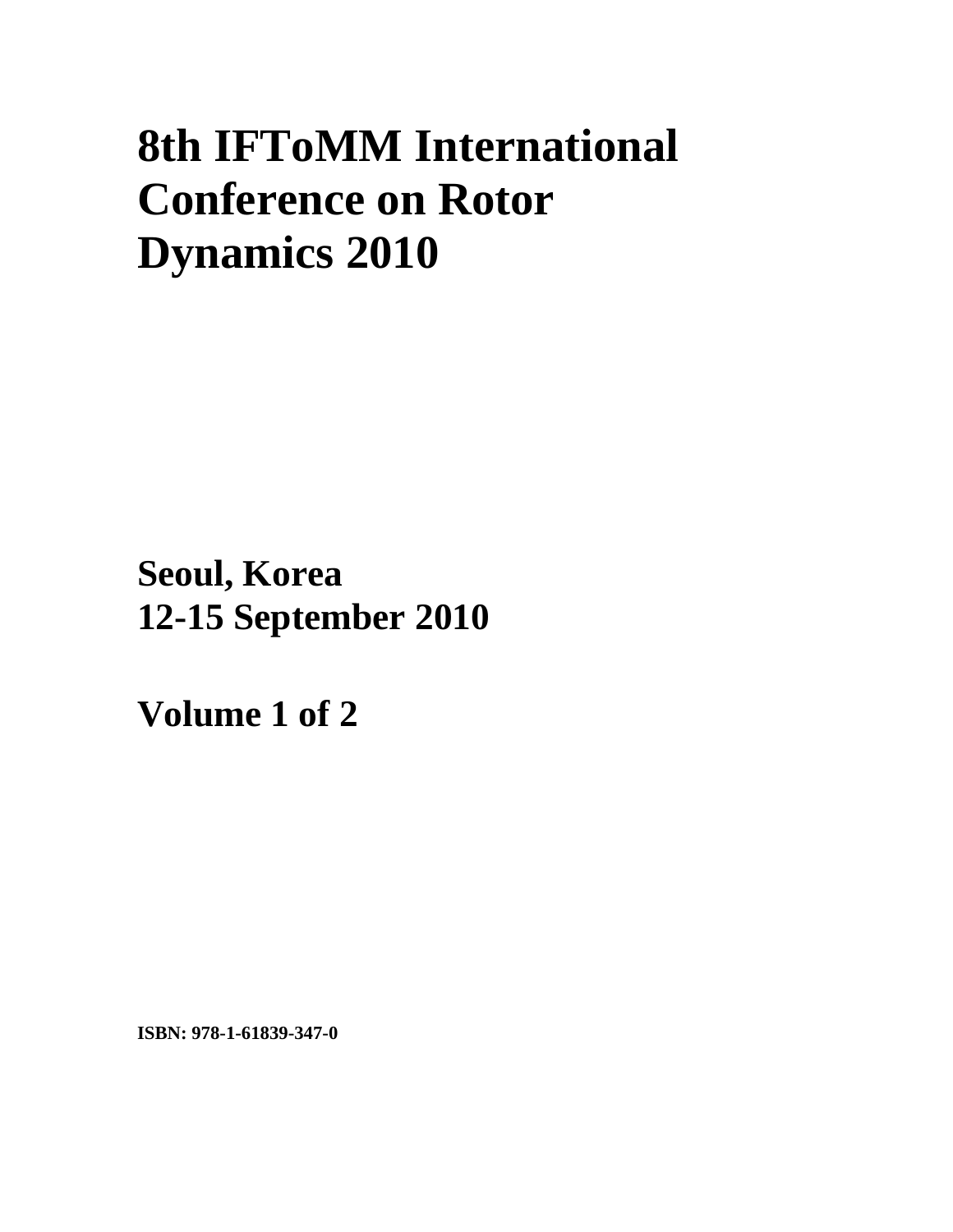#### **Printed from e-media with permission by:**

Curran Associates, Inc. 57 Morehouse Lane Red Hook, NY 12571



**Some format issues inherent in the e-media version may also appear in this print version.** 

Copyright© (2010) by the International Federation for the Promotion of Mechanism and Machine Science (IFToMM) All rights reserved.

Printed by Curran Associates, Inc. (2012)

For permission requests, please contact the International Federation for the Promotion of Mechanism and Machine Science (IFToMM) at the address below.

International Federation for the Promotion of Mechanism and Machine Science (IFToMM) Attn: Dr. Joseph Rooney Faculty of Mathematics, Computing and Technology The Open University Walton Hall Milton Keynes MK7 6AA UNITED KINGDOM

Phone: (0) 1908 652979 Fax: (0) 1908 654052

j.rooney@open.ac.uk

#### **Additional copies of this publication are available from:**

Curran Associates, Inc. 57 Morehouse Lane Red Hook, NY 12571 USA Phone: 845-758-0400 Fax: 845-758-2634 Email: curran@proceedings.com Web: www.proceedings.com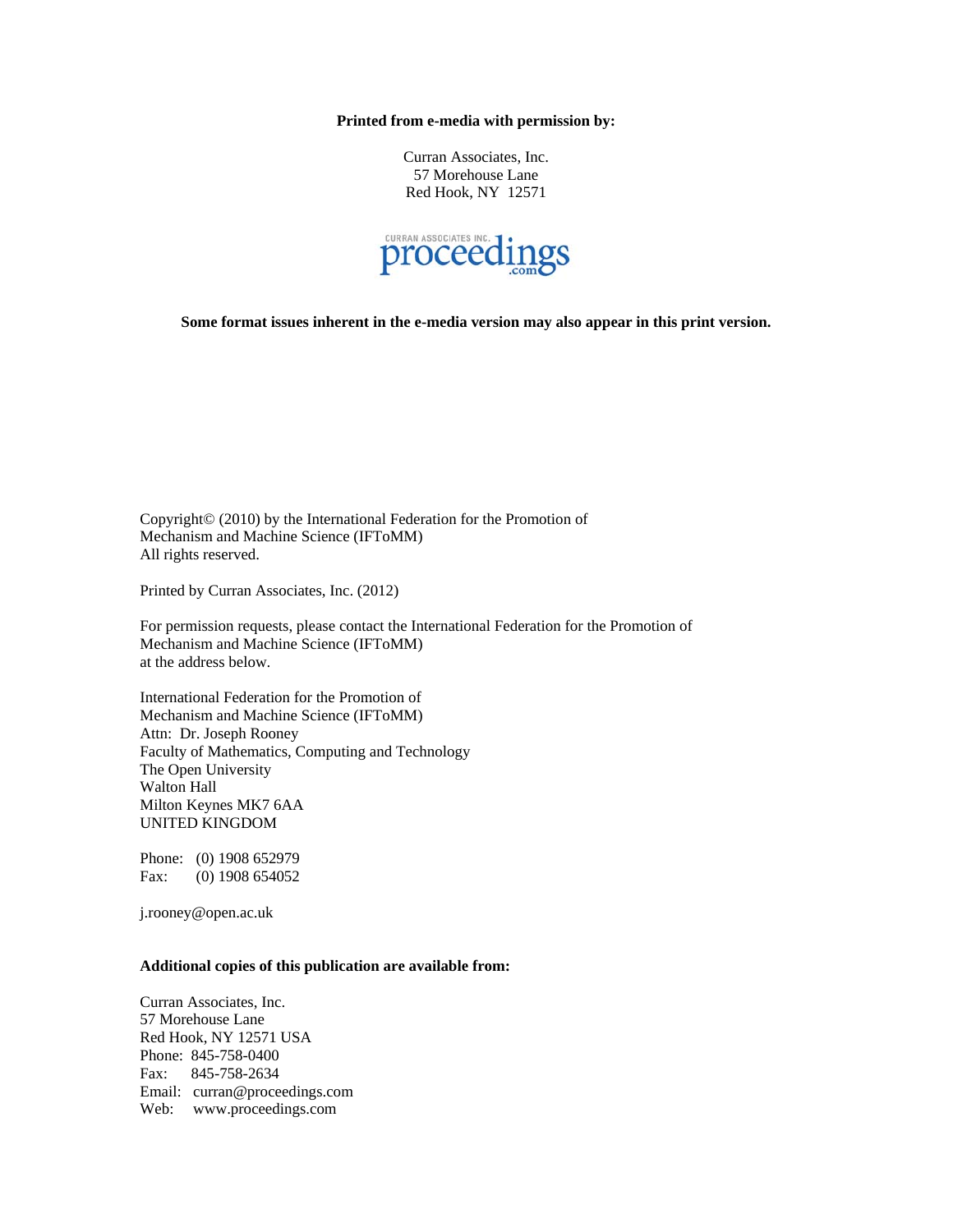團 **IFToMM Rotordynamics 2010 The 8th IFToMM International Conference on Rotor Dynamics**

# **September 13, 2010 (Monday)**

# **[MoA1] Condition Monitoring, Fault Diagnostics and Prognostics I**

| <b>Room</b><br>A | <b>Session Chair</b><br><b>Time</b> | A. Parey (Indian Institute of Technology Indore, India)<br>10:30-12:10                                                                  |
|------------------|-------------------------------------|-----------------------------------------------------------------------------------------------------------------------------------------|
| $MoA1-1$         | 10:30-10:55                         | Alternative Approaches to Design Balancing Filters for the<br>Improvement of Model-Based Fault Diagnosis  %                             |
|                  |                                     | P. Beckerle, H. Schaede, and S. Rinderknecht, (Technische Universität<br>Darmstadt, Germany)                                            |
| $MoA1-2$         | $10:55-11:20$                       | Error Analysis of a New Cylindrical Capacitive Sensor for<br>Measuring Five-Dimensional-Motions of a Rotor""-                           |
|                  |                                     | H.-J. Ahn (Soongsil University, Korea) and S. Jeon (University of<br>Waterloo, Canada)                                                  |
| $MoA1-3$         | $11:20-11:45$                       | <b>Continuous Wavelet Time-Division Scale Level Moment</b><br>Quantitative Approach for Vibration Analysis of Rotating<br>Machinery ""% |
|                  |                                     | T. Yang, F. Chen, Y. Zhang, G. Wei, S. Huang, and P. Zhang (Huazhong<br>University of Science and Technology, China)                    |
| $MoA1-4$         | 11:45-12:10                         | Condition Monitoring System  &                                                                                                          |
|                  |                                     | J. S. Rao, K. Swaroop, N. Rangarajan, and S. Mantrawadi (Altair<br>Engineering India Pvt Ltd, India)                                    |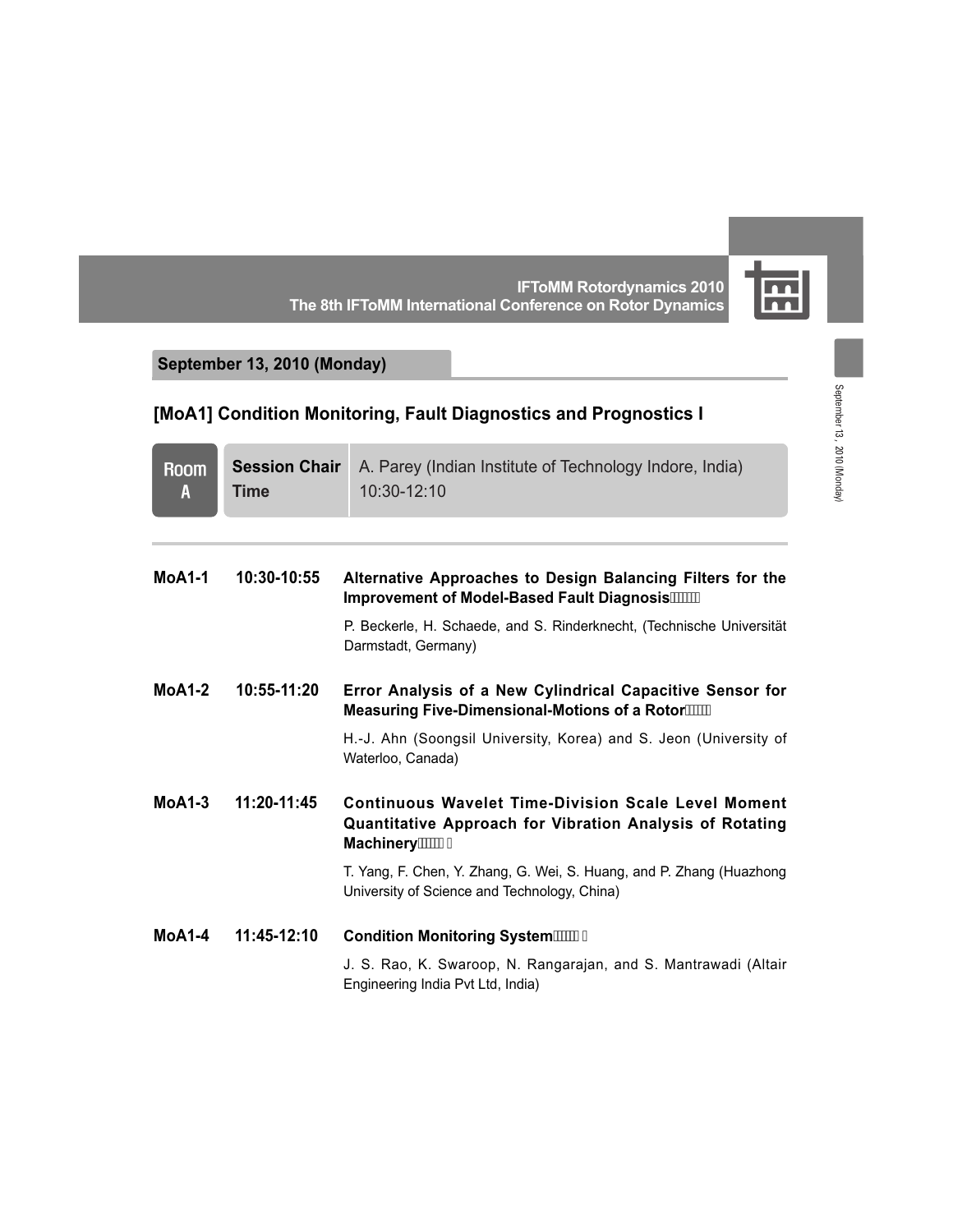

September 12~15, 2010 / KIST, Seoul, Korea

#### **September 13, 2010 (Monday)**

# **[MoB1] Dynamic Analysis and Stability I**

| <b>Room</b><br>B | <b>Session Chair</b><br><b>Time</b> | W. J. Chen (Eigen Technologies, Inc., United States)<br>10:30-12:35                                                                                                            |
|------------------|-------------------------------------|--------------------------------------------------------------------------------------------------------------------------------------------------------------------------------|
|                  |                                     |                                                                                                                                                                                |
| $MoB1-1$         | 10:30-10:55                         | Comparative Study on Frequency-speed Diagrams in<br><b>Rotating Machinery</b> *****                                                                                            |
|                  |                                     | C.-W. Lee (KAIST, Korea)                                                                                                                                                       |
| $MoB1-2$         | $10:55-11:20$                       | Influence of Tilting Pad Journal Bearing Models on Rotor<br><b>Stability Estimation """(*</b>                                                                                  |
|                  |                                     | C. H. Cloud (BRG Machinery Consulting, United States), E. H. Maslen<br>(James Madison University, United States), and L. E. Barrett (University<br>of Virginia, United States) |
| $MoB1-3$         | $11:20-11:45$                       | The Application of Fuzzy Random Finite Element Method on<br>Rotor Dynamics (1944)                                                                                              |
|                  |                                     | H. Yao, Q. Han, and B. Wen (Northeastern University, China)                                                                                                                    |
| $MoB1-4$         | 11:45-12:10                         | Rotordynamic Characteristics of Large Locomotive<br>Turbochargers""*\$                                                                                                         |
|                  |                                     | W. J. Chen (Eigen Technologies, Inc., United States)                                                                                                                           |
| $MoB1-5$         | 12:10-12:35                         | Dynamic Analysis and Control of Rigid Rotor Supported by<br>Noncollocated Active Magnetic Bearings                                                                             |
|                  |                                     | H.-W. Jeon, C.-W. Lee (KAIST, Korea), and S.-J. Kim (Korea Institute of<br>Science and Technology, Korea)                                                                      |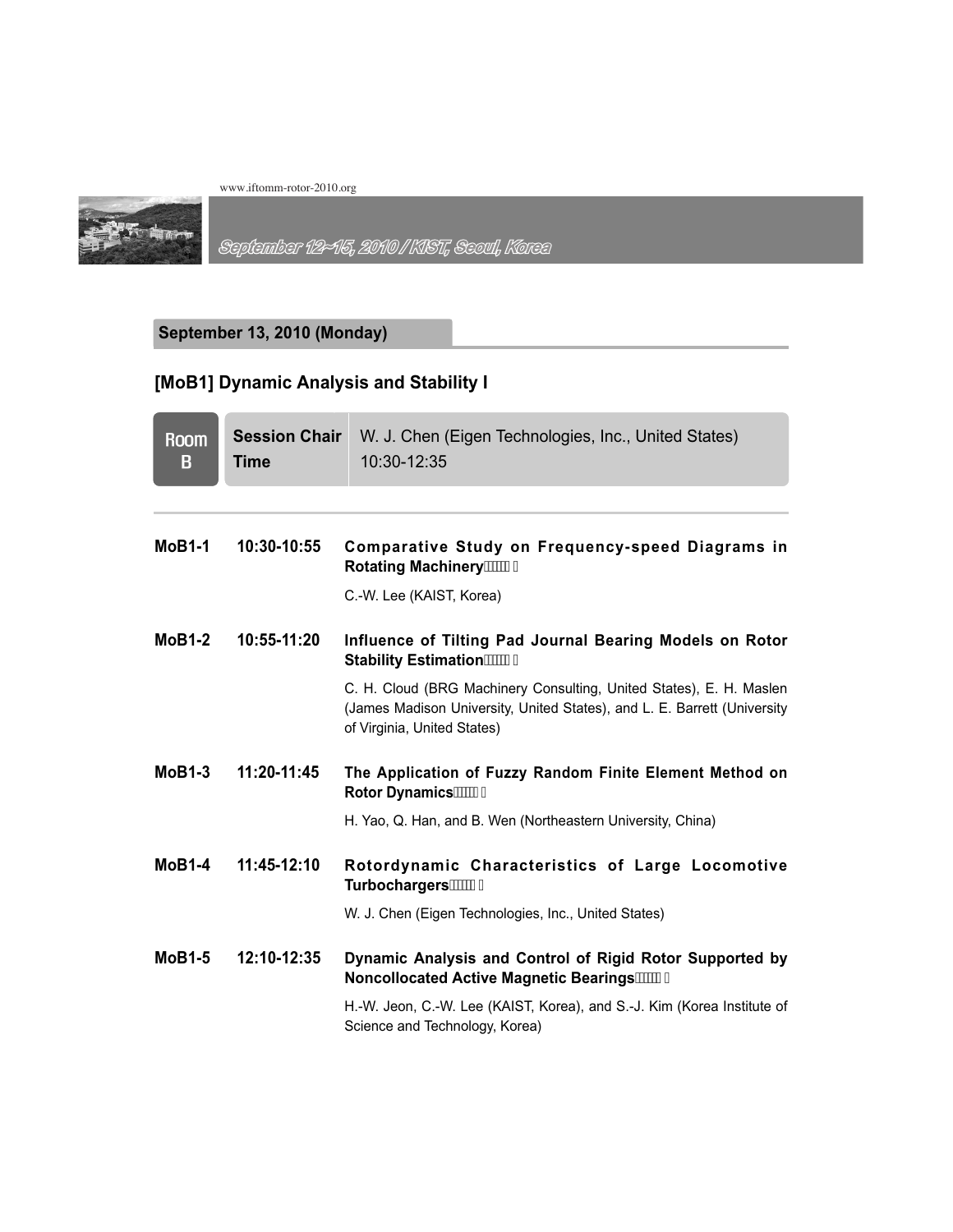

#### **September 13, 2010 (Monday)**

#### **[MoC1] Bearings and Seals I**

|                  | <b>Session Chair</b> | C. H. Kim (Korea Institute of Science and Technology,                                                                                                         |
|------------------|----------------------|---------------------------------------------------------------------------------------------------------------------------------------------------------------|
| <b>Room</b><br>C |                      | Korea)                                                                                                                                                        |
|                  | <b>Time</b>          | 10:30-12:35                                                                                                                                                   |
|                  |                      |                                                                                                                                                               |
| $MoC1-1$         | 10:30-10:55          | <b>Stability Analysis of Foil Journal Bearings Considering</b><br>Coulomb Friction                                                                            |
|                  |                      | D. H. Lee (University of Texas at Arlington, United Sates), Y. C. Kim<br>(Korea Institute of Machinery and Materials, Korea), and K. W. Kim<br>(KAIST, Korea) |
| $MoC1-2$         | 10:55-11:20          | Nonlinear Characterization of an Elastohydrodynamic Point<br>Contact under Harmonic Loading"", %                                                              |
|                  |                      | F. Nonato (Schaeffler Brasil Ltda, Brazil) and K. L. Cavalca (University of<br>Campinas, Brazil)                                                              |
| $MoC1-3$         | 11:20-11:45          | Oil Induced Instability: Analytic Study and Experimental<br>Verification on Fexible Rotor Supported by a Journal-Bearing<br>at One End""; +                   |
|                  |                      | J.-C. Luneno, J.-O. Aidanpää (Luleå University of Technology, Sweden),<br>and R. K. Gustavsson (Vattenfall Research and Development AB,<br>Sweden)            |
| $MoC1-4$         | 11:45-12:10          | Non-Synchronous Tilting Pad Beraing Characteristics                                                                                                           |
|                  |                      | J. Schmied (DELTA JS AG, Switzerland), A. Fedorov, and B. S.<br>Grigoriev (Saint-Petersburg State Polytechnical University, Russian<br>Federation)            |
| $MoC1-5$         | 12:10-12:35          | Asymmetrical Heating in a Tilting Pad Journal Bearing<br>Causing Shaft Bending""%%%                                                                           |
|                  |                      | B. S. Grigoriev, A. Fedorov (Saint-Petersburg State Polytechnical<br>University, Russian Federation), and J. Schmied (DELTA JS AG,<br>Switzerland)            |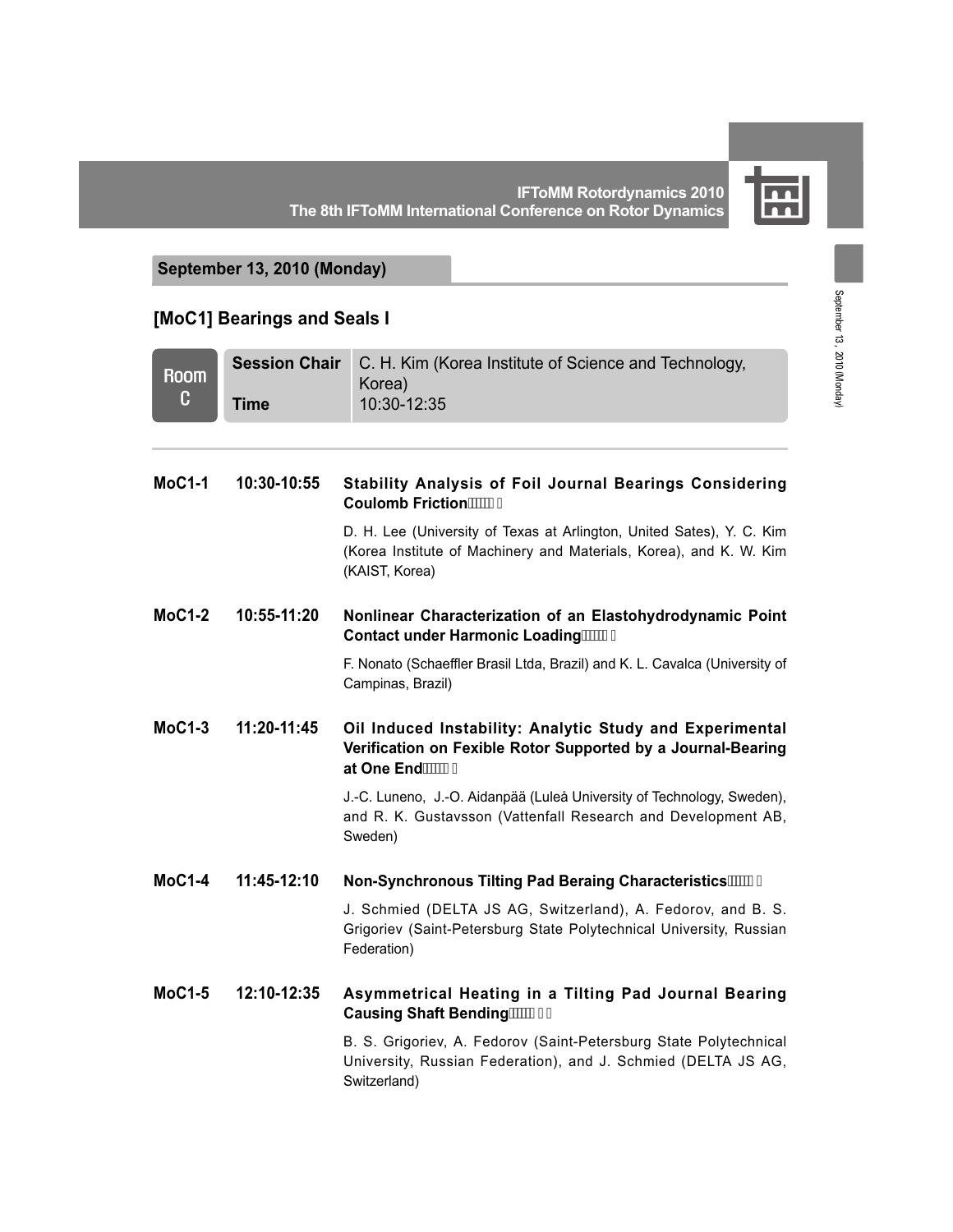

September 12-15, 2010 / KIST, Seoul, Korea

#### **September 13, 2010 (Monday)**

#### **[MoD1] Modal Testing and Identification**

| <b>Room</b><br>D | <b>Session Chair</b><br><b>Time</b> | I. Bucher (Technion, Israel)<br>10:30-13:00                                                                                            |
|------------------|-------------------------------------|----------------------------------------------------------------------------------------------------------------------------------------|
|                  |                                     |                                                                                                                                        |
| $MoD1-1$         | 10:30-10:55                         | Evaluation of Damping Ratio of Oil-Film Bearing System by<br>Using Modal Open Loop Transfer Function""%-                               |
|                  |                                     | H. Fujiwara, O. Matsushita, and H. Oyama (National Defense Academy,<br>Japan)                                                          |
| $M0$ D1-2        | 10:55-11:20                         | <b>Experimental Evaluation of Error Propagation in Rotor-Model-</b><br>Based Identification of Foundations in Rotating Machinery """%" |
|                  |                                     | L. U. Medina (Universidad Simón Bolívar, Venezuela), N. Feng, and E.<br>J. Hahn (The University of New South Wales, Australia)         |
| $MoD1-3$         | $11:20-11:45$                       |                                                                                                                                        |
|                  |                                     | I. Bucher (Technion, Israel)                                                                                                           |
| $MoD1-4$         | 11:45-12:10                         | Co-Variance Driven Stochastic Subspace Identification<br>Approach for Rotordynamics%%                                                  |
|                  |                                     | M. Karlsson, H. Samuelsson (Lloyd's Register ODS, Sweden), and M.<br>Karlberg (Luleå University of Technology, Sweden)                 |
| $MoD1-5$         | 12:10-12:35                         | Modeling and Analysis of Rotor with Laminated Core in<br>Electric Machine""%,                                                          |
|                  |                                     | Y.-H. Seo, J.-M. Lee, W.-H. Kim and S.-M. Lee (Hyundai Heavy<br>Industries, Korea)                                                     |
| $M0$ D1-6        | 12:35-13:00                         | <b>Estimation of Stator Windings Modal Parameters in Power</b>                                                                         |
|                  |                                     | T. Barszcz, J. Urbanek, and T. Uhl (Akademia Górniczo-Hutnicza<br>University of Science and Technology, Poland)                        |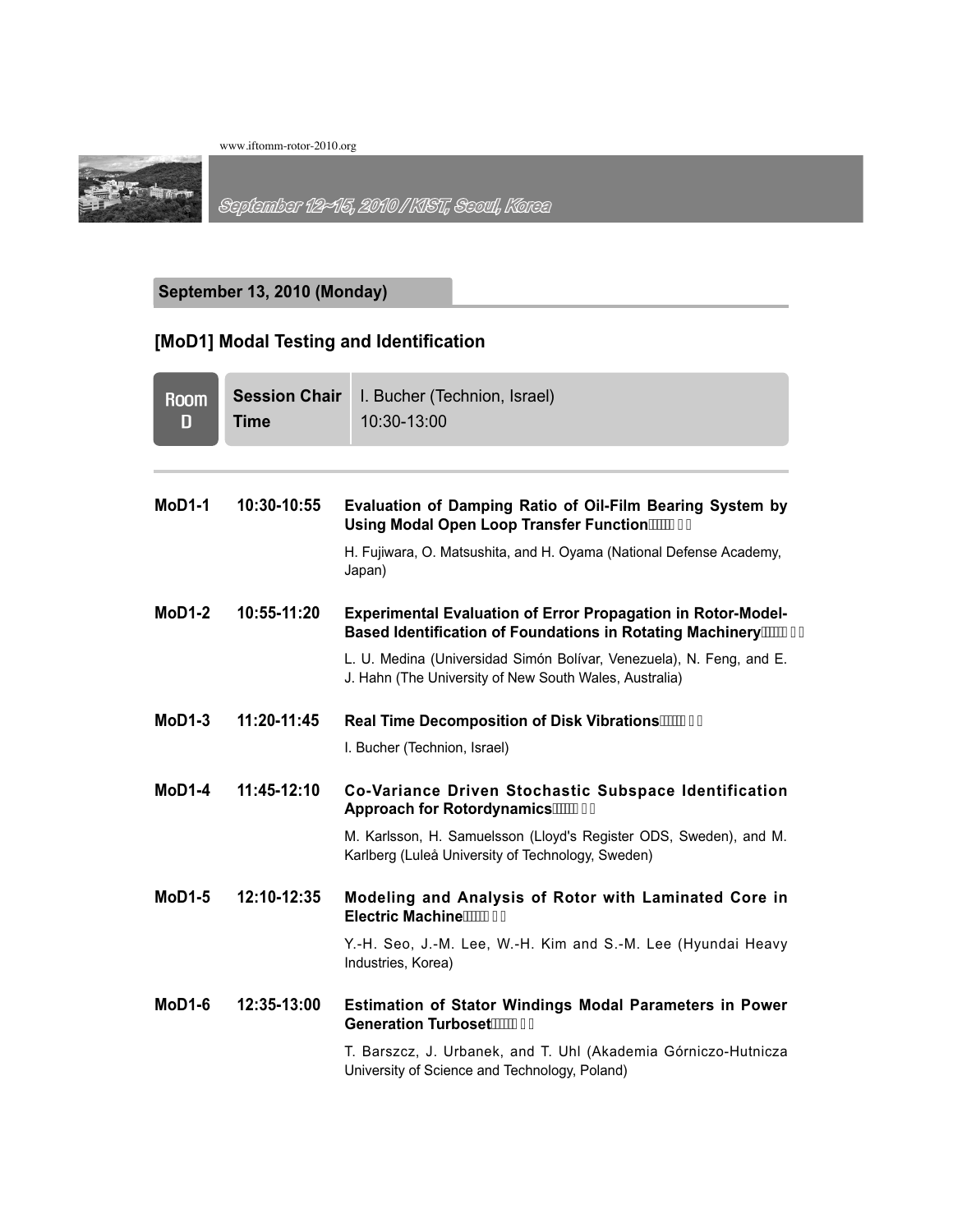# $\overline{\mathbf{m}}$ **Inni**

**September 13, 2010 (Monday)**

#### **[MoE1] Special and General Problems of Rotating Machines I**

| <b>Room</b><br>E | <b>Session Chair</b><br><b>Time</b> | K. L. Cavalca (University of Campinas, Brazil)<br>10:30-13:00                                                                                      |
|------------------|-------------------------------------|----------------------------------------------------------------------------------------------------------------------------------------------------|
| $MoE1-1$         | 10:30-10:55                         | Validation of a 3D Contact Algorithm for the Study of Blade-<br>Tip/Casing Contacts in Turbomachines  "% %                                         |
|                  |                                     | A. Batailly (McGill University, Canada), B. Magnain (ENSIB-Institut<br>PRISME, France), M. Legrand, and C. Pierre (McGill University,<br>Canada)   |
| $MoE1-2$         | 10:55-11:20                         | Dynamics of Flexible Rotors Supported on Elastomer<br>Bearings "% -                                                                                |
|                  |                                     | A. Scholz, R. Liebich (Berlin Institute of Technology, Germany), G.<br>Paysan, and R. Blutke (Rolls-Royce Deutschland Limited & Co KG,<br>Germany) |
| $MoE1-3$         | 11:20-11:45                         | Studies on Dynamical State Stability of the Aero-engine Rotor<br>Joint Structures ********                                                         |
|                  |                                     | S. Liu, Y. Ma, and J. Hong (Beijing University of Aeronautics and<br>Astronautics, China)                                                          |
| $MoE1-4$         | $11:45-12:10$                       | A Complete Rotordynamic Analysis of a Rotor-Disk System<br>Using Finite Element Method""%-(                                                        |
|                  |                                     | J. Chaudhry, M. Wagner, F. He, A. Younan, T. Dimond, J. Cao, and P.<br>Allaire (University of Virginia, United States)                             |
| <b>MoE1-5</b>    | 12:10-12:35                         | Complex Response of a Rotor-Bearing-Foundation System                                                                                              |
|                  |                                     | P. M. Santana, K. L. Cavalca, E. P. Okabe, and T. H. Machado<br>(University of Campinas, Brazil)                                                   |
| $MoE1-6$         | 12:35-13:00                         | Rotor Dynamics in Dimensionless Quantities Part I - Static<br>Unbalance  %%                                                                        |
|                  |                                     | A. Zhivotov and Y. Zhivotov (Yuzhnoye State Design Office, Ukraine)                                                                                |

September 13, 2010 (Monday) September 13 , 2010 (Monday)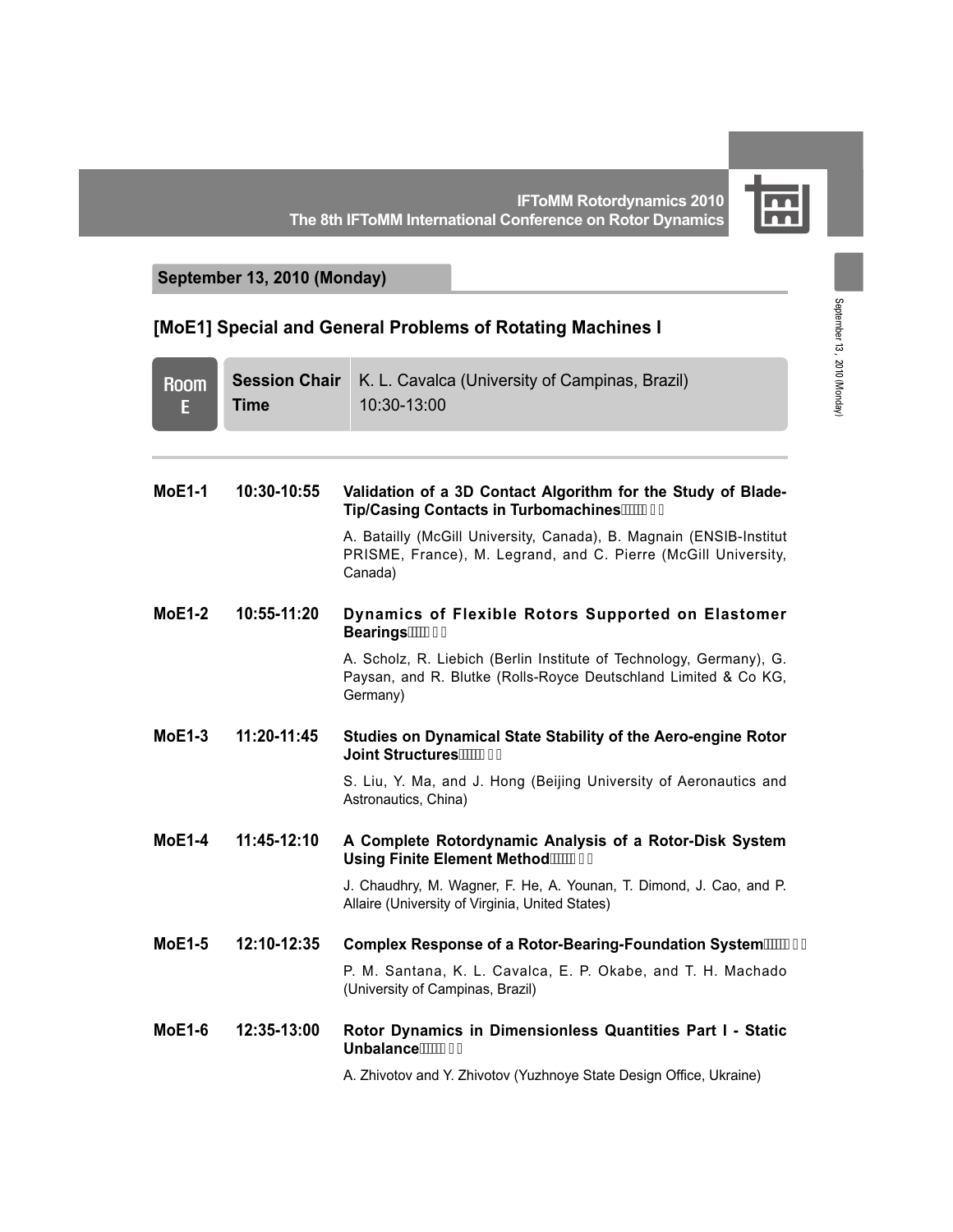

September 12-15, 2010 / KIST, Scoul, Korea

#### **September 13, 2010 (Monday)**

#### [MoA2] Condition Monitoring, Fault Diagnostics and Prognostics II

| <b>Room</b><br>A | <b>Session Chair</b><br>Time | A. S. Lee (Korea Institute of Machinery and Materials,<br>Korea)<br>15:10-16:50                                                                                                                             |
|------------------|------------------------------|-------------------------------------------------------------------------------------------------------------------------------------------------------------------------------------------------------------|
| $MoA2-1$         | 15:10-15:35                  | Development of an Efficient Simulation Model for Rotors in                                                                                                                                                  |
|                  |                              | Hydrodynamic Bearings Including Fluid-Induced Instability<br>and Gyroscopic Effects  %,                                                                                                                     |
|                  |                              | B. Riemann (Technische Universität Darmstadt, Germany), H. F. D.<br>Castro, K. L. Cavalca (University of Campinas, Brazil), R. Nordmann,<br>and S. Rinderknecht (Technische Universität Darmstadt, Germany) |
| $MoA2-2$         | 15:35-16:00                  | Fatigue Analysis of a Gas Turbine Rotating Blade with<br>Thermal Barrier Coating  8\$)                                                                                                                      |
|                  |                              | R. Garcia-Illescas and Z. Mazur C. (Mexican Electric Research Institute,<br>Mexico)                                                                                                                         |
| $MoA2-3$         | 16:00-16:25                  | <b>Modified Empirical Mode Decomposition Process for</b><br>Improved Fault Diagnosis "&%                                                                                                                    |
|                  |                              | A. Parey and R. B. Pachori (Indian Institute of Technology Indore, India)                                                                                                                                   |
| $MoA2-4$         | 16:25-16:50                  | New Perspectives of Oil Whirl and Oil Whip Mechanisms in<br>Rotating Machinery  8%                                                                                                                          |
|                  |                              | R. Subbiah (Siemens Energy, United States)                                                                                                                                                                  |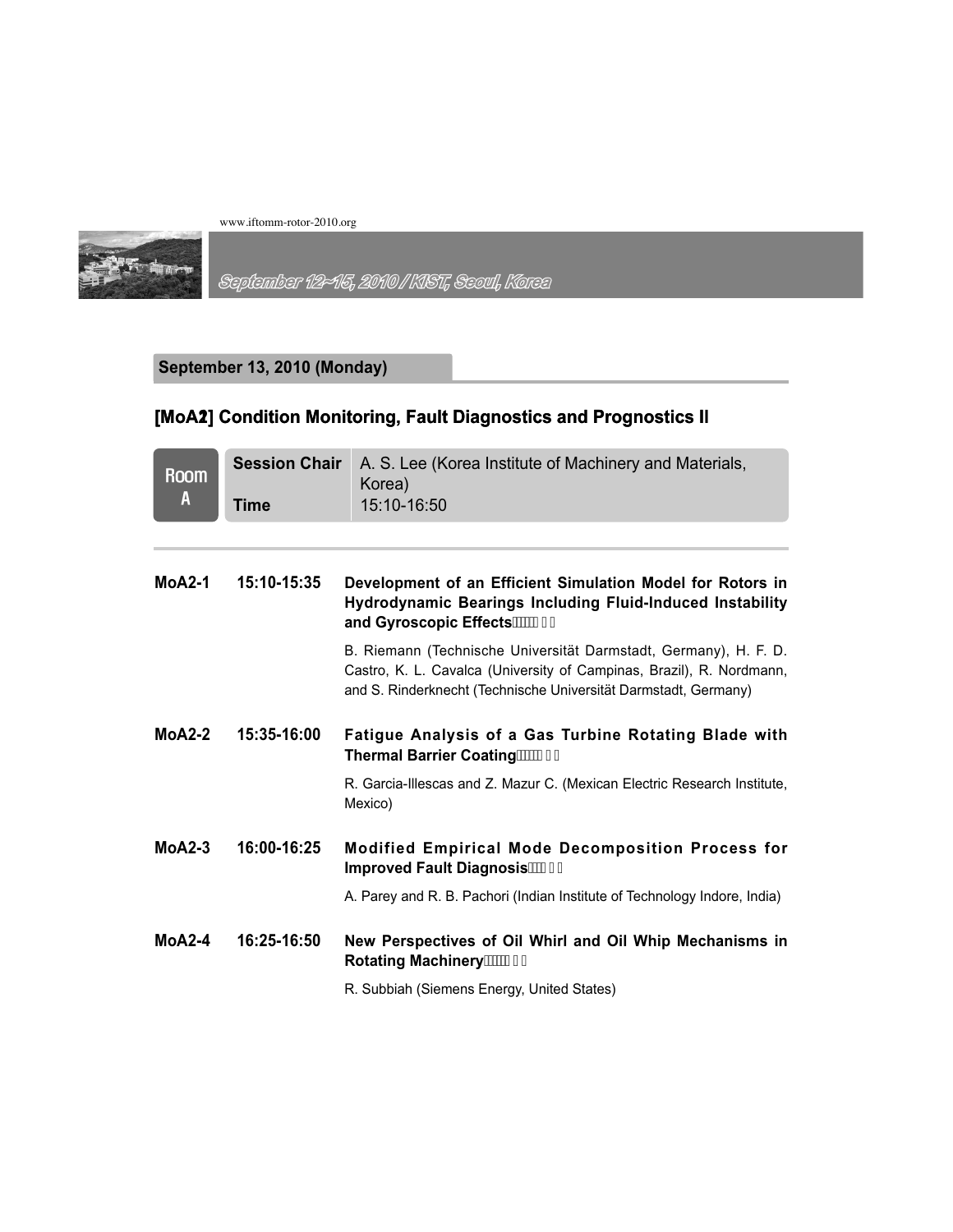$\mathbf{E}$ 

#### **IFToMM Rotordynamics 2010 The 8th IFToMM International Conference on Rotor Dynamics**

#### **September 13, 2010 (Monday)**

# **[MoB2] Nonlinear Phenomena I**

| <b>Room</b><br>B | <b>Session Chair</b><br><b>Time</b> | J. Jiang (Xi'an Jiaotong University, China)<br>15:10-16:25                                                                                                              |
|------------------|-------------------------------------|-------------------------------------------------------------------------------------------------------------------------------------------------------------------------|
|                  |                                     |                                                                                                                                                                         |
| $MoB2-1$         | 15:10-15:35                         | Transient Rubs in Turbomachinery and Their Impact on<br>Revolution Speed""888                                                                                           |
|                  |                                     | O. M. V. Bargen, P. Kalinowski, and R. Liebich (Technische Universität<br>Berlin, Germany)                                                                              |
| $MoB2-2$         | 15:35-16:00                         | Unbalance Identification in Nonlinear Rotors  & \$                                                                                                                      |
|                  |                                     | T. S. Morais, V. Steffen Jr (Federal University of Uberlandia, Brazil), J.<br>Mahfoud, and J. D. Hagopian (Institut National de Sciences Appliquées<br>de Lyon, France) |
| $MoB2-3$         | 16:00-16:25                         | <b>Stability Analysis of Rotors Supported by Floating Ring</b><br>Bearings""8',                                                                                         |
|                  |                                     | A. Boyaci, W. Seemann, and C. Proppe (Karlsruhe Institute of<br>Technology, Germany)                                                                                    |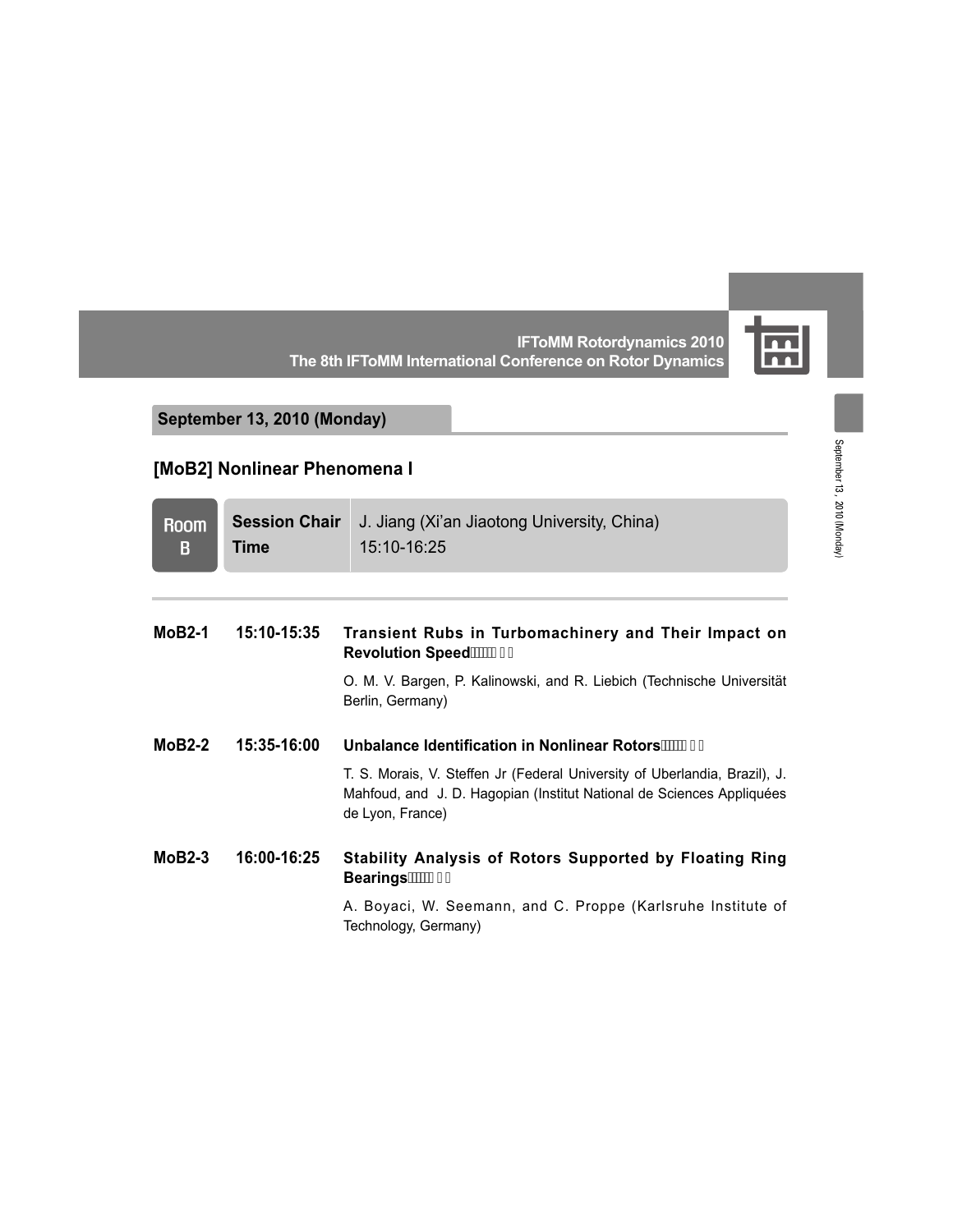

September 12~15, 2010 / KIST, Seoul, Korea

#### **September 13, 2010 (Monday)**

# **[MoC2] (Structured Session) Cracks in Rotating Machinery Components I**

| <b>Room</b><br>C | <b>Session Organizer</b><br><b>Session Chair</b><br>Time | N. Bachschmid (Politecnico di Milano, Italy)<br>T. Inoue (Nagoya University, Japan)<br>15:10-16:25 |
|------------------|----------------------------------------------------------|----------------------------------------------------------------------------------------------------|
|                  |                                                          |                                                                                                    |
| $MoC2-1$         | 15:10-15:35                                              | Crack Detection in a Steam Turbine: A Case History ""8 (,                                          |
|                  |                                                          | A. Vania and N. Bachschmid (Politecnico di Milano, Italy)                                          |
| $MoC2-2$         | 15:35-16:00                                              | On the Evolution of Vibrations in Cracked Rotors  "&) *                                            |
|                  |                                                          | N. Bachschmid, P. Pennacchi, and E. Tanzi (Politecnico di Milano, Italy)                           |
| $MoC2-3$         | 16:00-16:25                                              | <b>Crack Detection Using Reverse MISO Technique: Nonlinear</b><br>Analysis """ &*'                 |
|                  |                                                          | S.-W. Kang and C.-W. Lee (KAIST, Korea)                                                            |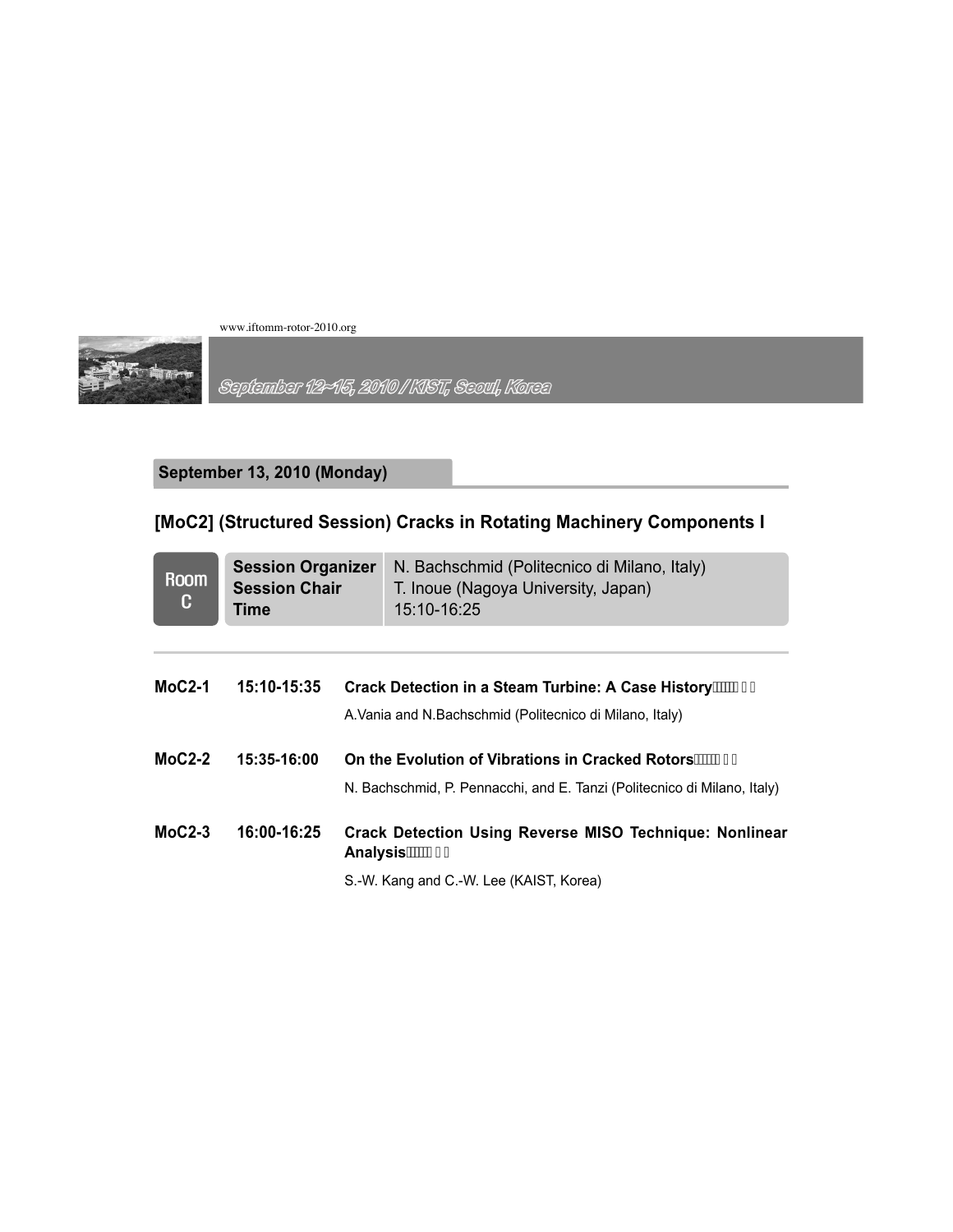

**IFToMM Rotordynamics 2010 The 8th IFToMM International Conference on Rotor Dynamics**

# **September 13, 2010 (Monday)**

| <b>Room</b><br>D | <b>Session Chair</b><br>Time | J. T. Sawicki (Cleveland State University, United States)<br>15:10-16:50                                  |
|------------------|------------------------------|-----------------------------------------------------------------------------------------------------------|
|                  |                              |                                                                                                           |
| $MoD2-1$         | 15:10-15:35                  | Torsional Stiffness Modeling and Vibration Simulation of 2-<br>Pole Turbogenerator Rotor :::: &+%         |
|                  |                              | B. Irwanto and T. Prothmann (Alstom, Switzerland)                                                         |
| $M0D2-2$         | $15:35-16:00$                | Study on Torsional Vibration of Turbine Generator Shafts<br>Owning to Network Disturbance"" & +*          |
|                  |                              | D. Jiang, C. Liu, and J. Chen (Tsinghua University, China)                                                |
| $MoD2-3$         | $16:00-16:25$                | Dynamics of Model Bladed Disc with Friction Elements for<br>Vibration Suppression  & (                    |
|                  |                              | L. Pesek, L. Pust, F. Vaněk, J. Veselý, and J. Cibulka (IT AS CR, v.v.i.,<br>Czech Republic)              |
| $MoD2-4$         | 16:25-16:50                  | A New Way of Writing Motion Equations in Rotating Machines<br>by Translation into the Angular Domain  & & |
|                  |                              | A. Bourdon, H. André, and D. Rémond (Université de Lyon, France)                                          |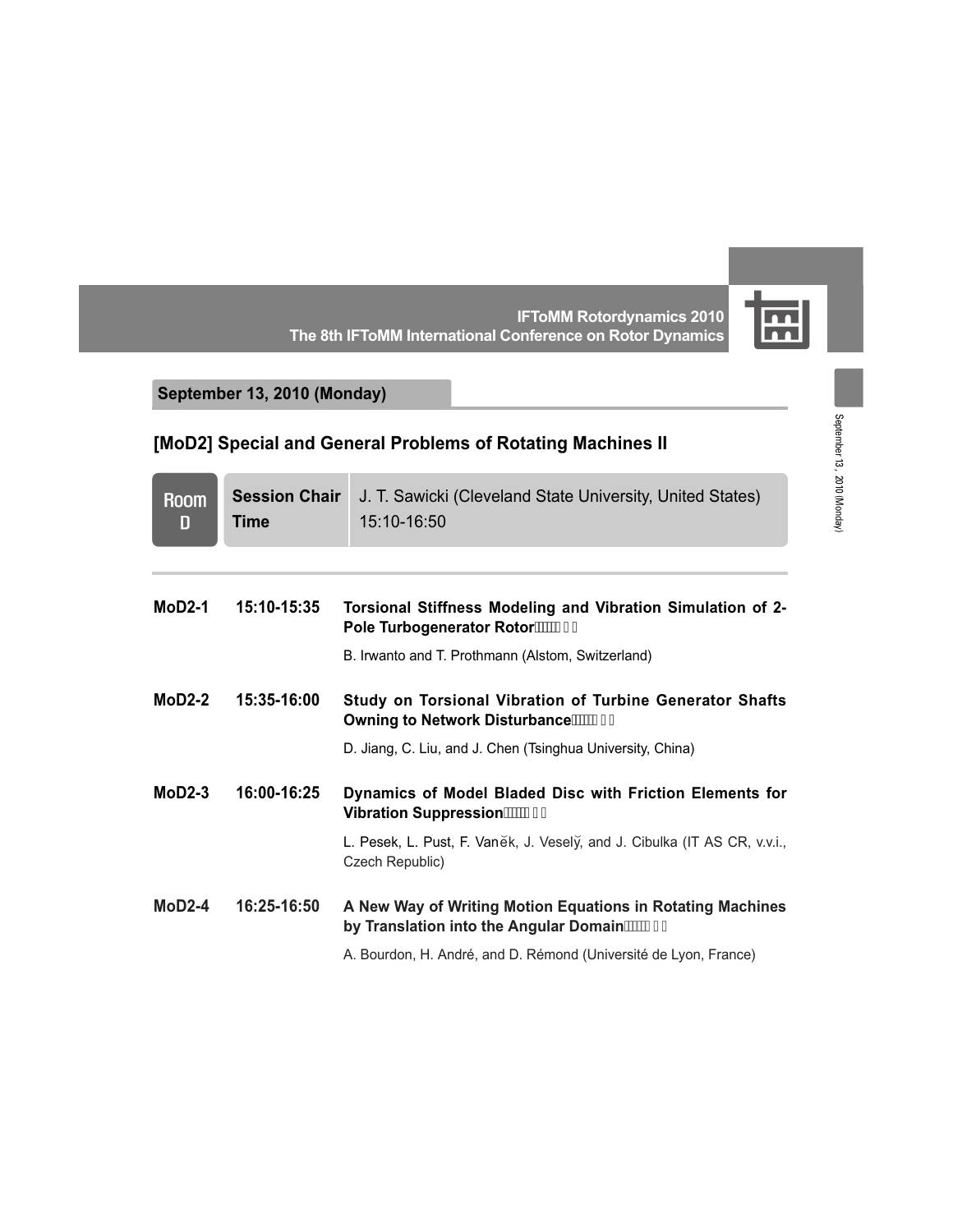

September 12-15, 2010 / KIST, Seoul, Korea

#### **September 13, 2010 (Monday)**

# **[MoE2] (Structured Session) Design and Control of Magnetic Bearings**

| <b>Session Organizer</b><br>$\begin{array}{ c c }\n\hline\n\text{Room} & \text{a.} \\ \hline\n\text{E} & \text{Time}\n\end{array}$<br><b>Time</b> | P. Allaire (University of Virginia, United States)<br>15:10-16:50 |
|---------------------------------------------------------------------------------------------------------------------------------------------------|-------------------------------------------------------------------|
|                                                                                                                                                   |                                                                   |

| $MoE2-1$ | 15:10-15:35 | Characterization and Commissioning of a Centrifugal<br>Compressor Surge Control Test Rig \$\$                                                                                                              |
|----------|-------------|------------------------------------------------------------------------------------------------------------------------------------------------------------------------------------------------------------|
|          |             | K. T. Lim, S. Y. Yoon, C. P. Goyne, Z. Lin, and P. Allaire (University of<br>Virgina, United States)                                                                                                       |
| $MoE2-2$ | 15:35-16:00 | Automated Design Optimization of E-Core Active Magnetic                                                                                                                                                    |
|          |             | T. Dimond (University of Virginia, United States), T. Meriwether (National<br>Ground Itelligence Center, United States), J. Kaplan, R. Rockwell, and P.<br>Allaire (University of Virginia, United States) |
| $MoE2-3$ | 16:00-16:25 | <b>Smart Properties of AMB Supported Machines for Rotor</b><br>Crack Detection: Experimental and Analytical Study  %                                                                                       |
|          |             |                                                                                                                                                                                                            |
|          |             | Z. Kulesza (Bialystok University of Technology, Poland), J. T. Sawicki,<br>and D. L. Storozhev (Cleveland State University, United States)                                                                 |
| $MoE2-4$ | 16:25-16:50 | <b>Analytical Methods of Sensors and Actuators Recollocation</b><br>in Vibration Control Systems"" &&                                                                                                      |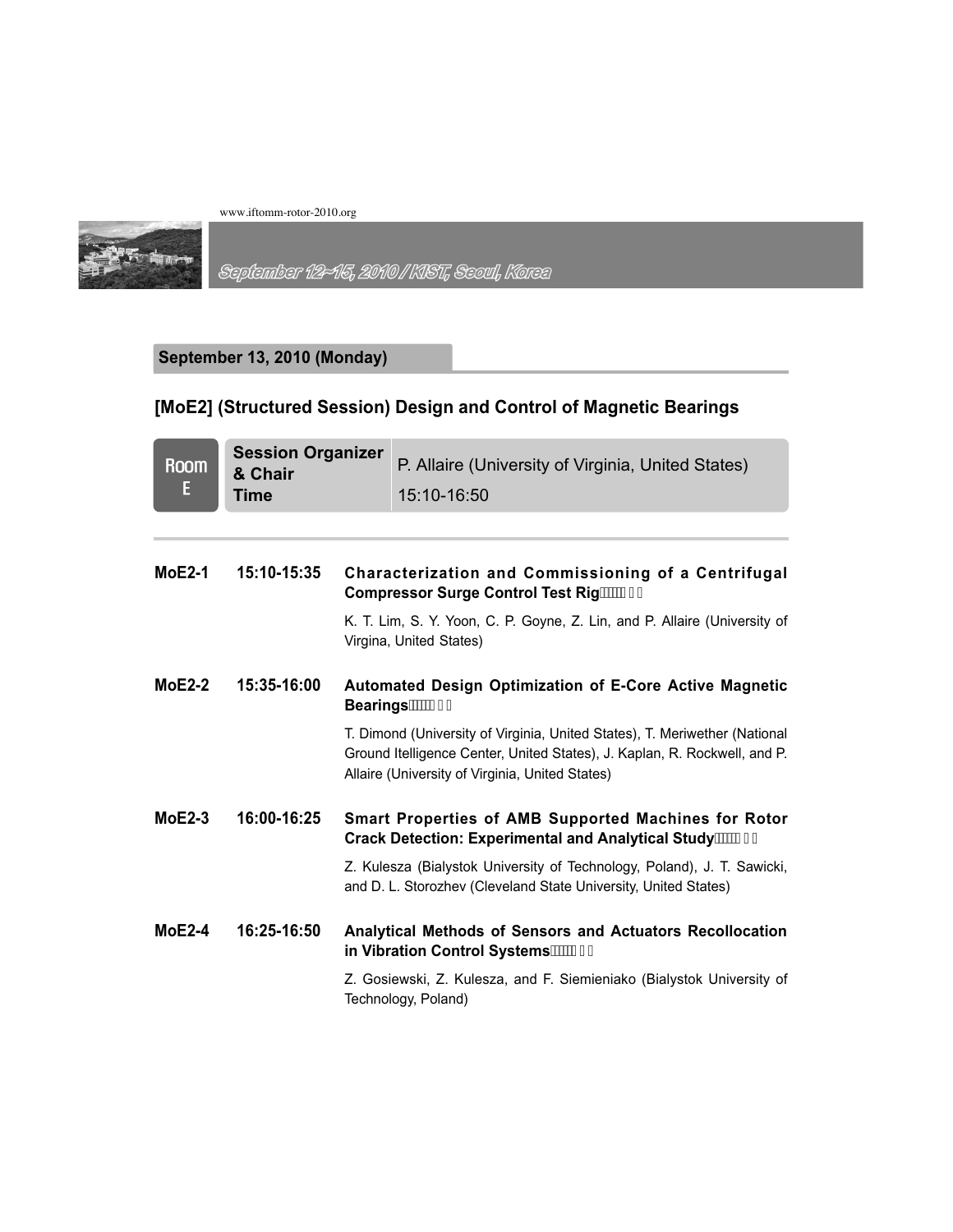屈 **IFToMM Rotordynamics 2010 The 8th IFToMM International Conference on Rotor Dynamics**

# **September 14, 2010 (Tuesday)**

# **[TuA1] Condition Monitoring, Fault Diagnostics and Prognostics III**

| <b>Room</b>   | <b>Session Chair</b> | R. Garcia-Illescas (Mexican Electric Research Institute,<br>Mexico)                                                                                                                     |
|---------------|----------------------|-----------------------------------------------------------------------------------------------------------------------------------------------------------------------------------------|
| A             | <b>Time</b>          | 10:10-12:15                                                                                                                                                                             |
|               |                      |                                                                                                                                                                                         |
| <b>TuA1-1</b> | 10:10-10:35          | Application of Robust Regression Methods to Fault<br>Identification in Rotating Machinery"" &                                                                                           |
|               |                      | P. Pennacchi, S. Chatterton, R. Ricci, and A. Vania (Politecnico di<br>Milano, Italy)                                                                                                   |
| <b>TuA1-2</b> | 10:35-11:00          | Turbounit Overhaul Evaluation by Diagnostics and Vice Versa <sup>-</sup>                                                                                                                |
|               |                      | V. Barzdaitis (KaunasUniversity of Technology, Lithuania), M. Bogdevič<br>ius (Vilnius Gediminas Technical University, Lithuania), and R. Didižokas<br>(Klaipėda University, Lithuania) |
| <b>TuA1-3</b> | 11:00-11:25          | Investigation of Blade Failure in a Gas Turbine""" ((                                                                                                                                   |
|               |                      | Y.-S. Choi (Sungkyunkwan University, Korea) and K.-H. Lee (Korea<br>Failure Investigation Center, Korea)                                                                                |
| <b>TuA1-4</b> | 11:25-11:50          | A New Diagnosis Method of Vibration Faults of Rotating<br>Machinery Based on Process""") \$                                                                                             |
|               |                      | F. Chen and S. Huang (Huazhong University of Science and Technology,<br>China)                                                                                                          |
| <b>TuA1-5</b> | 11:50-12:15          | Condition Monitoring of a Turboset by Measurement of Its<br>Torsional Vibration""" )*                                                                                                   |
|               |                      | T. Barszcz, T. Uhl, J. Urbanek (Akademia Górniczo-Hutnicza University<br>of Science and Technology, Poland), and B. Schmidt (EC Systems,<br>Poland)                                     |

September 14, 2010 (Tuesday) September 14 , 2010 (Tuesday)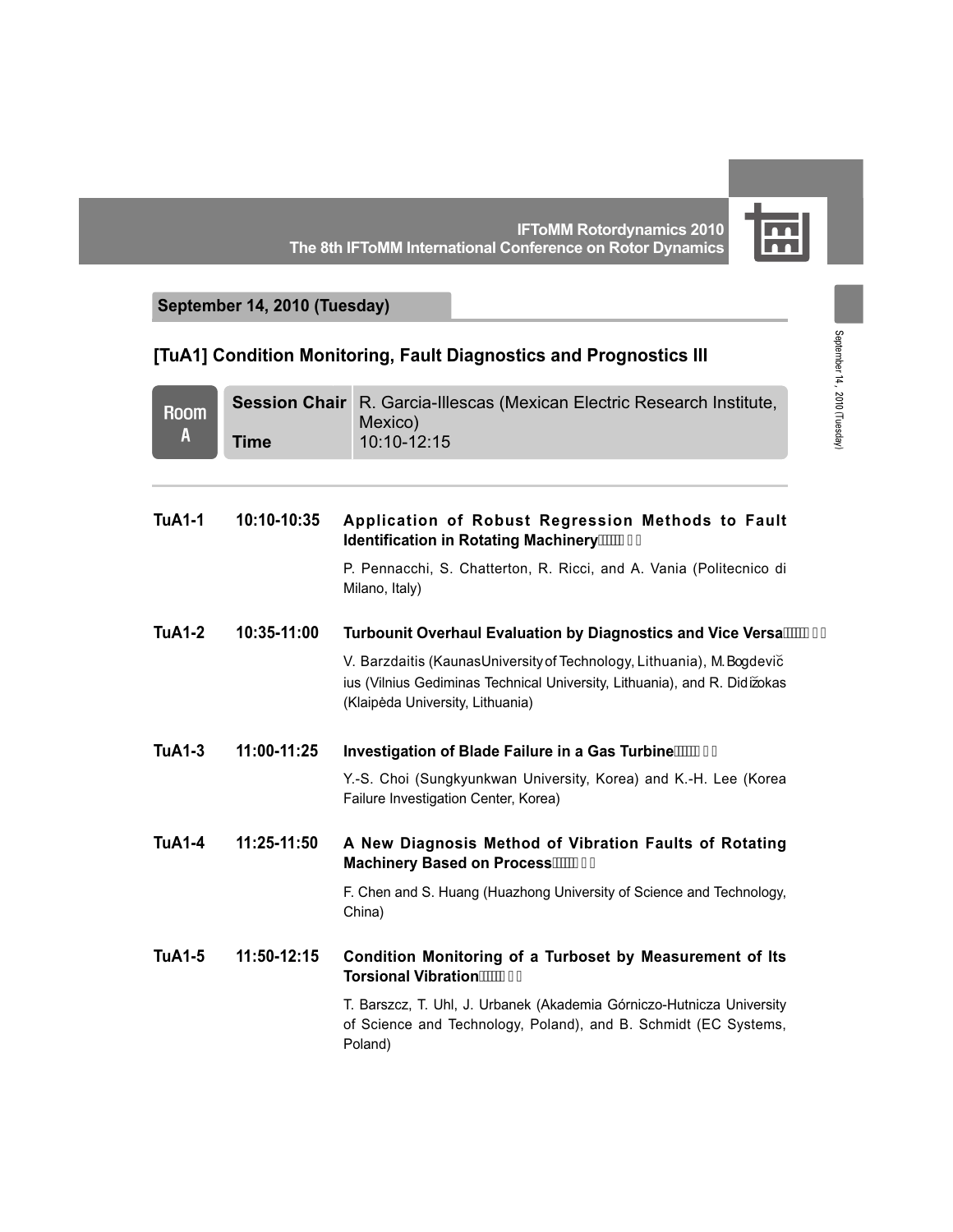

September 12-15, 2010 / KIST, Seoul, Korea

#### **September 14, 2010 (Tuesday)**

# **[TuB1] Dynamic Analysis and Stability II**

| <b>Room</b><br>B |             | <b>Session Chair</b> C. H. Cloud (BRG Machinery Consulting, United<br>States)                                                                                                  |
|------------------|-------------|--------------------------------------------------------------------------------------------------------------------------------------------------------------------------------|
|                  | <b>Time</b> | 10:10-12:15                                                                                                                                                                    |
|                  |             |                                                                                                                                                                                |
| <b>TuB1-1</b>    | 10:10-10:35 | Rotordynamic Linear and Nonlinear Stability Characteristics<br>of a Medium-Size High-Speed Turbocharger"" * &                                                                  |
|                  |             | A. S. Lee and B. O. Kim (Korea Institute of Machinery and Materials,<br>Korea)                                                                                                 |
| <b>TuB1-2</b>    | 10:35-11:00 | A Parametric Study on the Stability and Disturbance<br>Rejection of Magnetically-Levitated Flywheel Energy Storage<br>Systems According to Inertia Ratios *********            |
|                  |             | S.-Y. Yoo (Chungnam National University, Korea), W.-R. Lee, Y.-C. Bae<br>(Korea Electric Power Research Institute, Korea), and M. Noh<br>(Chungnam National University, Korea) |
| <b>TuB1-3</b>    | 11:00-11:25 | Rotordynamic Performance Measurement of an Oil-Free<br>Turbocompressor Supported on Gas Foil Bearings  +&                                                                      |
|                  |             | Y.-B. Lee, S.-B. Cho, T.-Y. Kim, C. H. Kim, and T. H. Kim (Korea Institute<br>of Science and Technology, Korea)                                                                |
| <b>TuB1-4</b>    | 11:25-11:50 | A Parametric Study of the Unbalance Response of an Aero-<br>Engine                                                                                                             |
|                  |             | P. M. Hai and P. Bonello (The University of Manchester, United<br>Kingdom)                                                                                                     |
| <b>TuB1-5</b>    | 11:50-12:15 | A New Dimensionless Stability Map of Rotor Bearing System<br>Allowing for Manufacturing Tolerances Based on a Modified<br>Summerfeld Number""", +                              |
|                  |             | W. Xu (Guangxi University of Technology, China), P. J. Ogrodnik, M. J.<br>Goodwin, and G. A. Bancroft (Staffordshire University, United Kingdom)                               |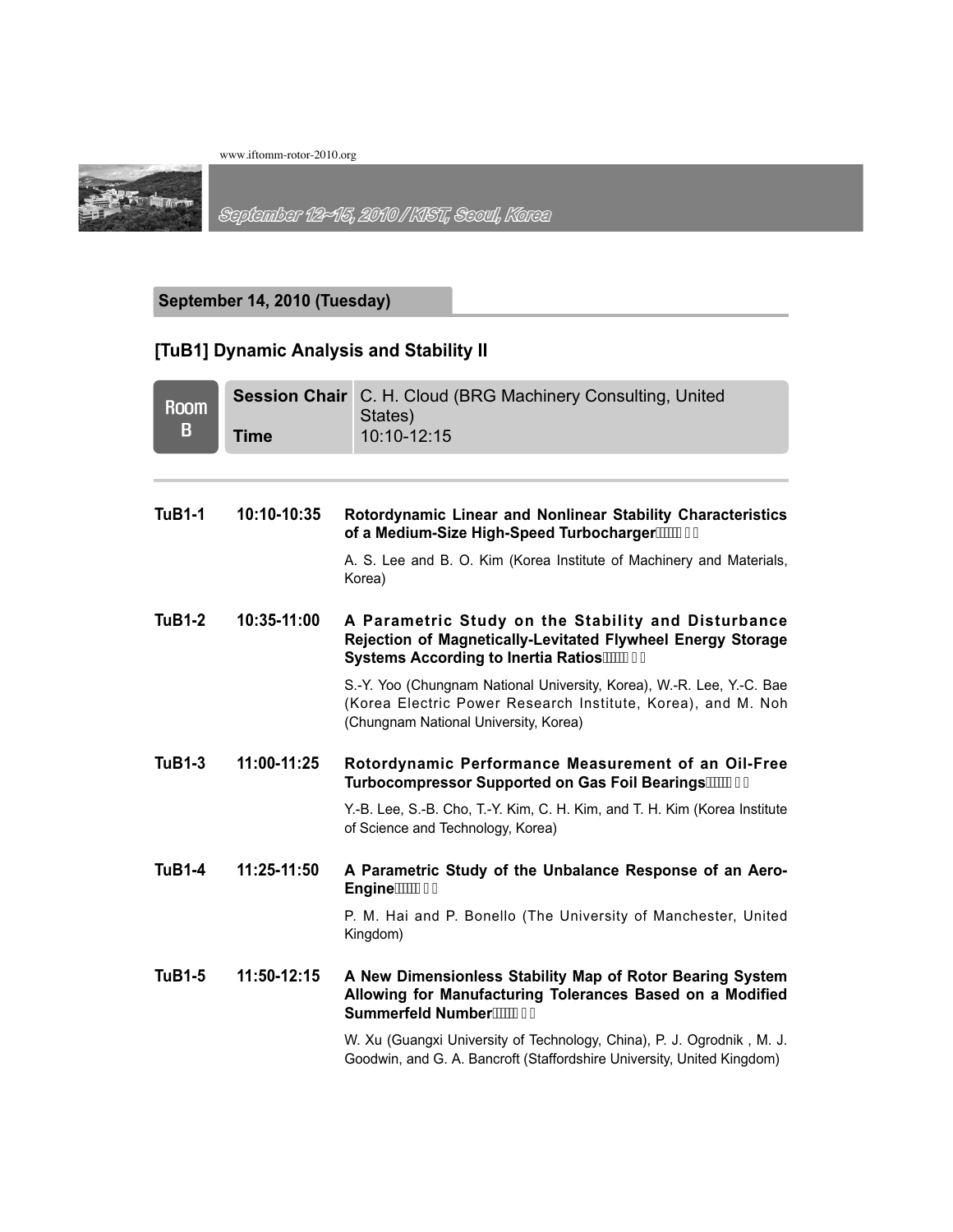

September 14 , 2010 (Tuesday)

September 14, 2010 (Tuesday)

**IFToMM Rotordynamics 2010 The 8th IFToMM International Conference on Rotor Dynamics**

#### **September 14, 2010 (Tuesday)**

#### **[TuC1] Bearings and Seals II**

| <b>Room</b><br>C | <b>Session Chair</b><br><b>Time</b> | K. Miatliuk (Bialystok Technical University, Poland)<br>10:10-12:15                                                                                                       |
|------------------|-------------------------------------|---------------------------------------------------------------------------------------------------------------------------------------------------------------------------|
|                  |                                     |                                                                                                                                                                           |
| <b>TuC1-1</b>    | 10:10-10:35                         | Bifurcation of Periodic Motion of Rigid Rotor Ball Bearing<br>System Considering Five Degrees of Freedom                                                                  |
|                  |                                     | L. Cui, C. Liu, and J. Zheng (East China University of Science and<br>Technology, China)                                                                                  |
| <b>TuC1-2</b>    | 10:35-11:00                         | Non-Synchronous Vibration of Jeffcott Rotor due to Internal<br>Radial Clearance in Roller Bearings""" -,                                                                  |
|                  |                                     | J. Wu, M. Legrand, and C. Pierre (McGill University, Canada)                                                                                                              |
| <b>TuC1-3</b>    | 11:00-11:25                         | <b>Sensitivity Analysis of Squeeze Film Dampers Using</b><br>Reynolds Equation ****************                                                                           |
|                  |                                     | A. O. Pugachev (Technische Universität München, Germany), V. V.<br>Tykhomirov, A. V. Sheremetyev, O. I. Shpilenko, and I. D. Timchenko<br>(SE Ivchenko-Progress, Ukraine) |
| <b>TuC1-4</b>    | 11:25-11:50                         | A Lubrication Design Application of Spiral Groove Liquid Seal<br>to the Carrier of Vane-Type LPG Fuel Pump"" (%)                                                          |
|                  |                                     | A. S. Lee and C. U. Kim (Korea Institute of Machinery and Materials,<br>Korea)                                                                                            |
| <b>TuC1-5</b>    | 11:50-12:15                         | Prediction of Leakage and Rotordynamic Coefficients for<br>Annular-Type-Plain-Pump Seal Using CFD Analysis"" (88                                                          |
|                  |                                     | B. S. Choe and T. W. Ha (Kyungwon University, Korea)                                                                                                                      |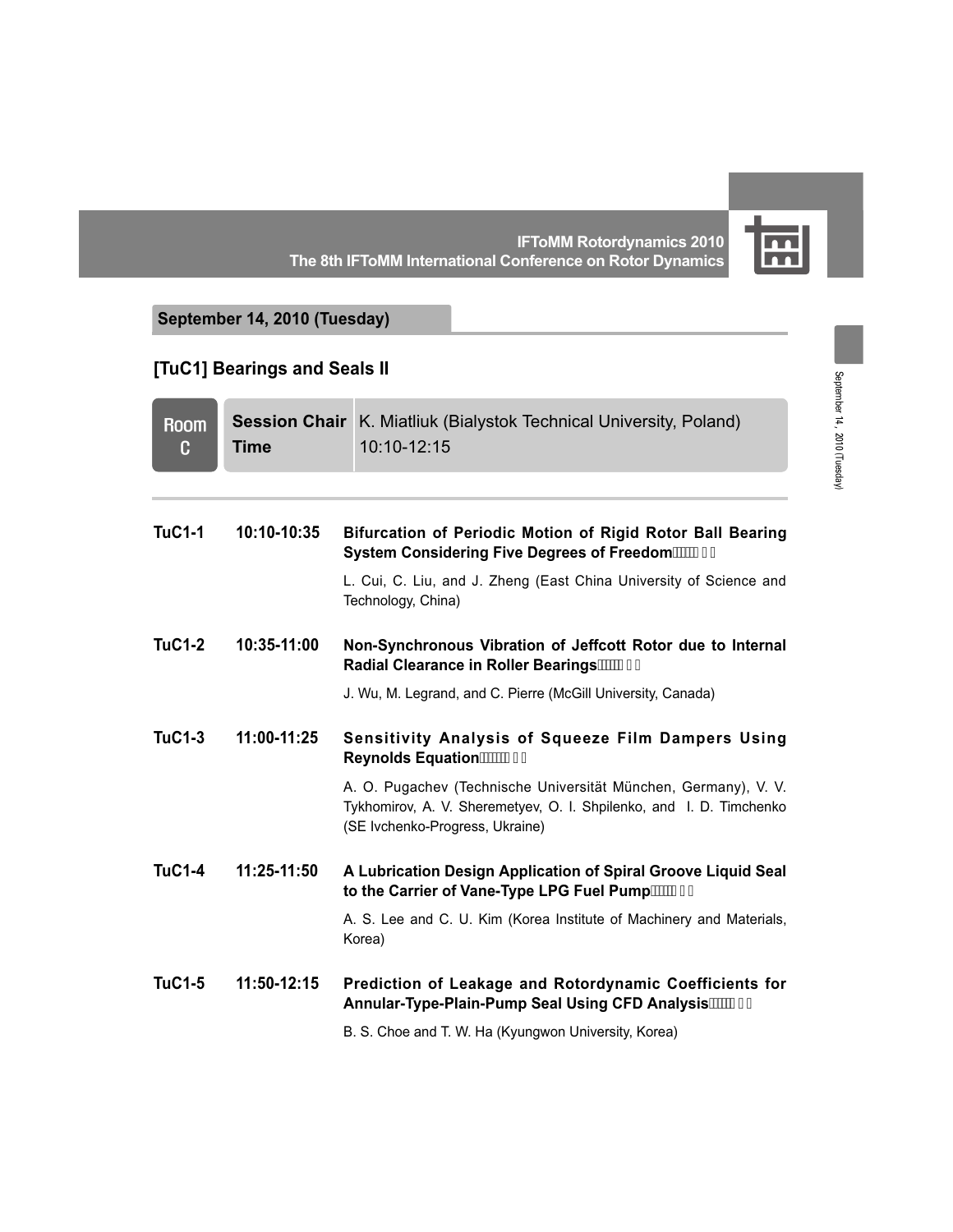

September 12-45, 2010 / KIST, Sooul, Korea

# **September 14, 2010 (Tuesday)**

# **[TuD1] Active Components and Vibration Control I**

| <b>Room</b><br>D | <b>Time</b>   | <b>Session Chair</b> T. Watanabe (Nihon University, Japan)<br>$10:10 - 12:40$                                                                                                  |
|------------------|---------------|--------------------------------------------------------------------------------------------------------------------------------------------------------------------------------|
|                  |               |                                                                                                                                                                                |
| <b>TuD1-1</b>    | 10:10-10:35   | Vibration Control of a Flexible Shaft Supported by a Hybrid<br>Foil-Magnetic Bearing"" (&+                                                                                     |
|                  |               | S.-N. Jeong, H.-J. Ahn (Soongsil University, Korea), S.-J. Kim, and Y.-B.<br>Lee (Korea Institute of Science and Technology, Korea)                                            |
| <b>TuD1-2</b>    | 10:35-11:00   | Unbalance Compensation in Three-Pole Magnetic Bearing<br>System by Extended Influence Coefficient Method"""(' (                                                                |
|                  |               | S.-H. Park and C.-W. Lee (KAIST, Korea)                                                                                                                                        |
| $TuD1-3$         | $11:00-11:25$ | An Application of the Magneto-Rheological Actuators to<br>Torsional Vibration Control of the Rotating Electro-<br>Mechanical Systems""((\$                                     |
|                  |               | T. Szolc, Ł. Jankowski (Polish Academy of Sciences, Poland), A.<br>Pochanke (Warsaw University of Technology, Poland), and A. Magdziak<br>(Polish Academy of Sciences, Poland) |
| <b>TuD1-4</b>    | $11:25-11:50$ | Design and Control of Hybrid Magnetic Bearing in a Flywheel<br>Energy Storage System ""((,                                                                                     |
|                  |               | W.-Y. Kim, J. M. Lee, S.-J. Kim, Y.-B. Lee (Korea Institute of Science<br>and Technology, Korea), and Y.-C. Bae (Korea Electric Power Research<br>Institute, Korea)            |
| <b>TuD1-5</b>    | $11:50-12:15$ | New Approach to the Numerical Analysis of the Swirl Water<br>Turbine and Experimental Verification (1) (                                                                       |
|                  |               | E. Malenovsky, F. Pochyly, P. Rudolf, L. Pohanka, and M. Chlud (Brno<br>University of Technology, Czech Republic)                                                              |
| $TuD1-6$         | $12:15-12:40$ | <b>Transient Impact Dynamics of Rotor Drop on Rolling-Element</b><br>Backup Bearing in a Flexible Rotor Supported on Active                                                    |
|                  |               | C. Zhu (Zhejiang University, China)                                                                                                                                            |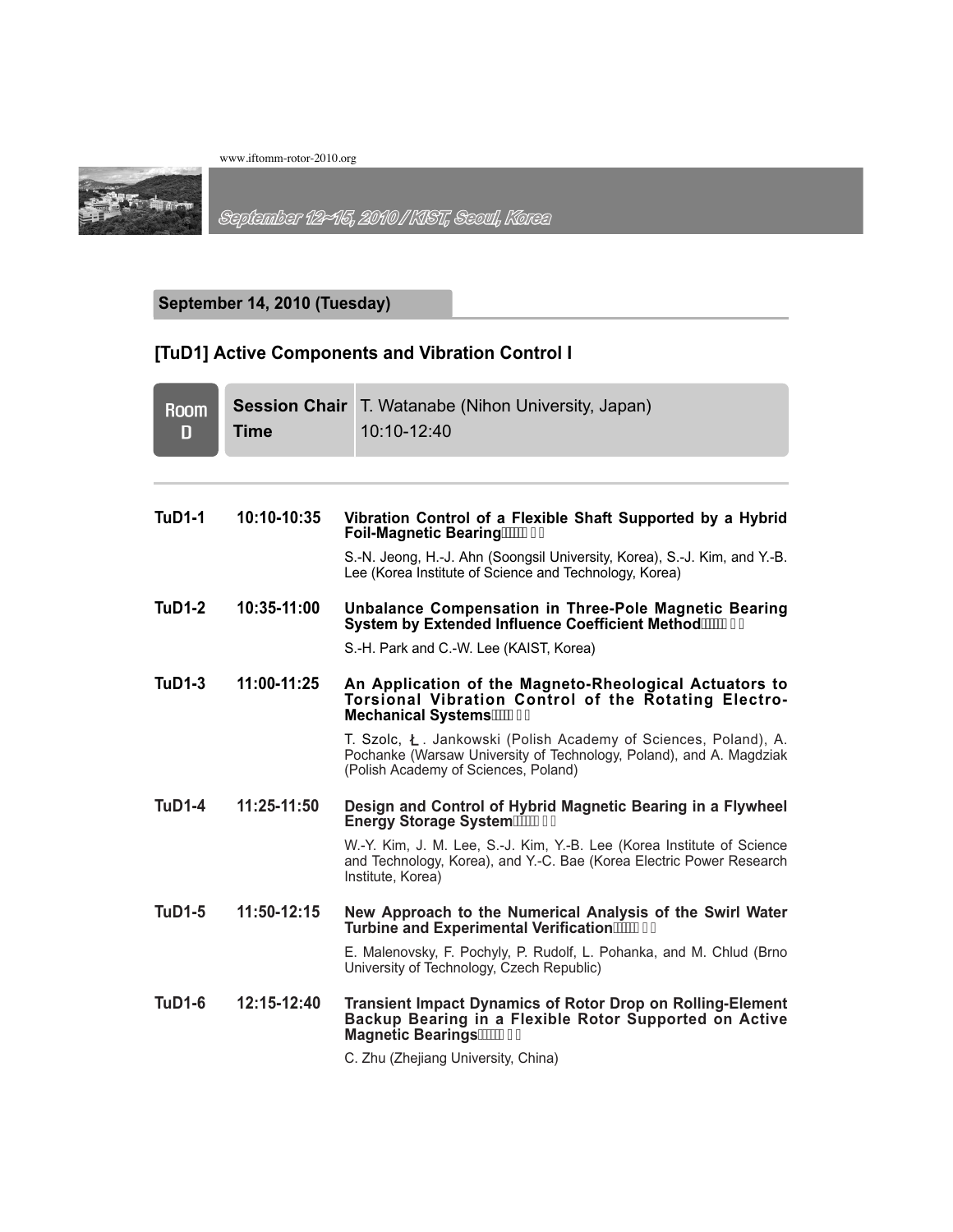

#### **September 14, 2010 (Tuesday)**

# **[TuE1] Blades and Bladed Systems and Impellers**

| <b>Room</b><br>E | <b>Time</b> | <b>Session Chair</b> R. B. Randall (The University of New South Wales,<br>Australia)<br>10:10-12:15                                                                                                                                   |
|------------------|-------------|---------------------------------------------------------------------------------------------------------------------------------------------------------------------------------------------------------------------------------------|
| <b>TuE1-1</b>    | 10:10-10:35 | Non-Contact Gas Turbine Blade Vibration Measurement from<br>Casing Pressure and Vibration Signals-A Review""(*,                                                                                                                       |
|                  |             | G. L. Forbes and R. B. Randall (The University of New South Wales,<br>Australia)                                                                                                                                                      |
| <b>TuE1-2</b>    | 10:35-11:00 | Transient and Modal Analysis of a Rotating Multi-packet<br>Blade System having a Crack"" (+*                                                                                                                                          |
|                  |             | S. M. Kwon and H. H. Yoo (Hanyang University, Korea)                                                                                                                                                                                  |
| <b>TuE1-3</b>    | 11:00-11:25 | Multidisciplinary Technology for Blade Bending-Torsion<br>Flutter Prediction""(, &                                                                                                                                                    |
|                  |             | J. M. Temis (Central Institute of Aviation Motors, Russian Federation)                                                                                                                                                                |
| <b>TuE1-4</b>    | 11:25-11:50 | Modelling and Design of Passive Damping of Turbine Blade<br>Vibrations "" (-\$                                                                                                                                                        |
|                  |             | M. Hajžman, M. Byrtus, V. Zeman, J. Kellner, and J. Sašek (University<br>of West Bohemia, Czech Republic)                                                                                                                             |
| <b>TuE1-5</b>    | 11:50-12:15 | <b>Experimental and Numerical Analysis of the Forced</b><br>Response of the Mistuned First Stage Compressor Bladed<br>Disc of an Aircraft Engine"") \$\$                                                                              |
|                  |             | R. Rzadkowski (Institute of Fluid-Flow Machinery, Poland), R.<br>Szczepanik (Air Force Institute of Technology, Poland), M. Drewczyński,<br>M. Soliński, A. Maurin, and A. Maciejewska (Institute of Fluid-Flow<br>Machinery, Poland) |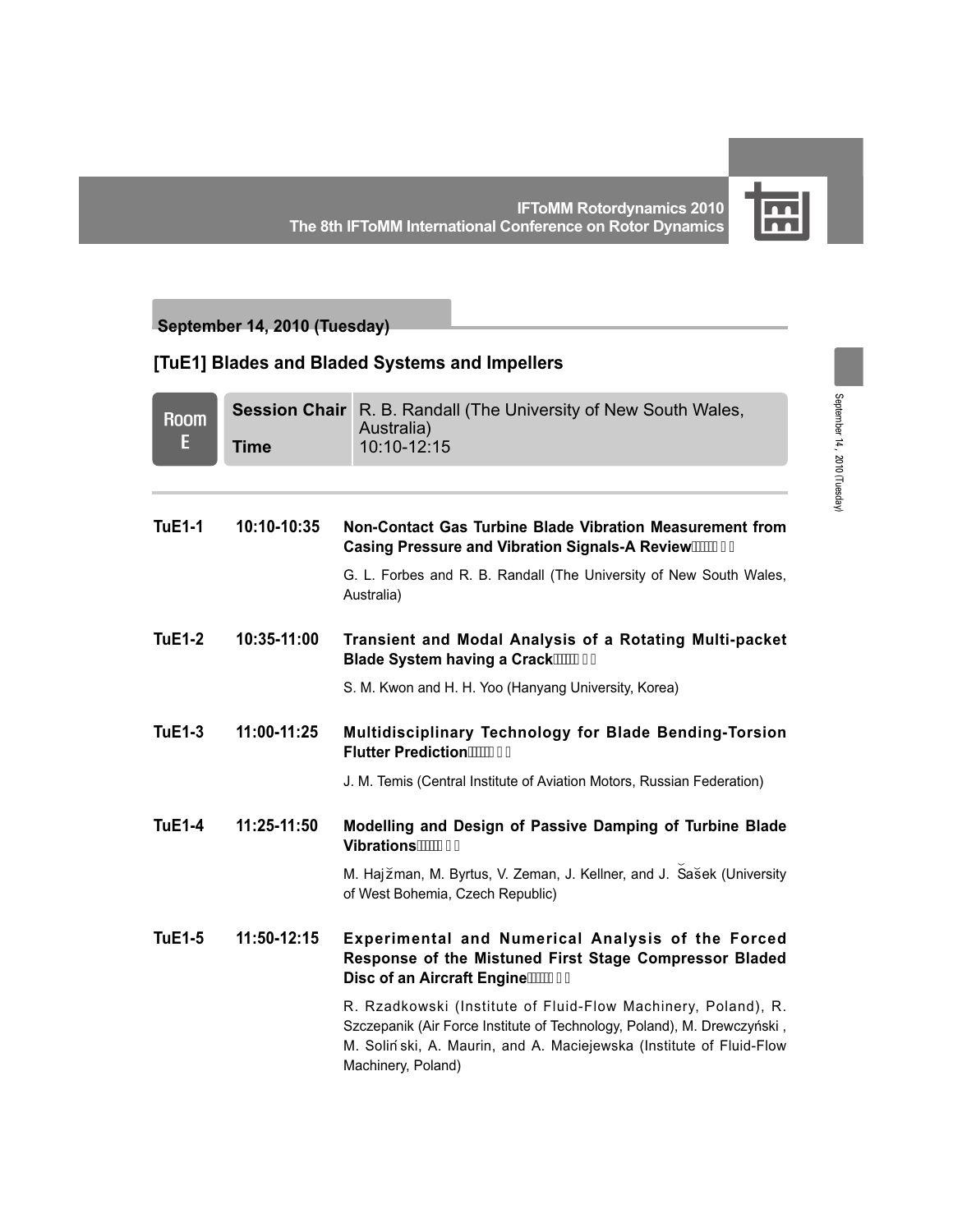

September 12~15, 2010 / KIST, Seoul, Korea

# **September 14, 2010 (Tuesday)**

# **[TuA2] Condition Monitoring, Fault Diagnostics and Prognostics** Ⅳ

| <b>Room</b><br>A | <b>Time</b> | <b>Session Chair</b> R. Subbiah (Siemens Energy, United States)<br>$14:40-16:20$                                                                                                                          |
|------------------|-------------|-----------------------------------------------------------------------------------------------------------------------------------------------------------------------------------------------------------|
|                  |             |                                                                                                                                                                                                           |
| <b>TuA2-1</b>    | 14:40-15:05 | Identification of the Unbalance Using Correlation Analysis                                                                                                                                                |
|                  |             | F. D. Sanches and R. Pederiva (University of Campinas, Brazil)                                                                                                                                            |
| <b>TuA2-2</b>    | 15:05-15:30 | Thermal Image Alalysis for Machine Fault Diagnosis                                                                                                                                                        |
|                  |             | A. M. Younus and B.-S. Yang (Pukyong National Univerity, Korea)                                                                                                                                           |
| $TuA2-3$         | 15:30-15:55 | Identification of Misalignment and Unbalance in Rotating<br>Machinery using Multi-Objective Genetic Algorithms"") &                                                                                       |
|                  |             | L. W. F. D. Camargo, H. F. D. Castro, and K. L. Cavalca (University of<br>Campinas, Brazil)                                                                                                               |
| <b>TuA2-4</b>    | 15:55-16:20 | Analysis and Treatment of Oil Whirl on Ultra-Supercritical<br>1000MW Unit (1994) '%                                                                                                                       |
|                  |             | S. Liu (Guangdong Power Test & Research Institute, China), J. Chen<br>(Huaneng Haimen Electric Power Co., LTd., China), F. Wang, Y. Feng,<br>and H. Gu (Guangdong Power Test & Research Institute, China) |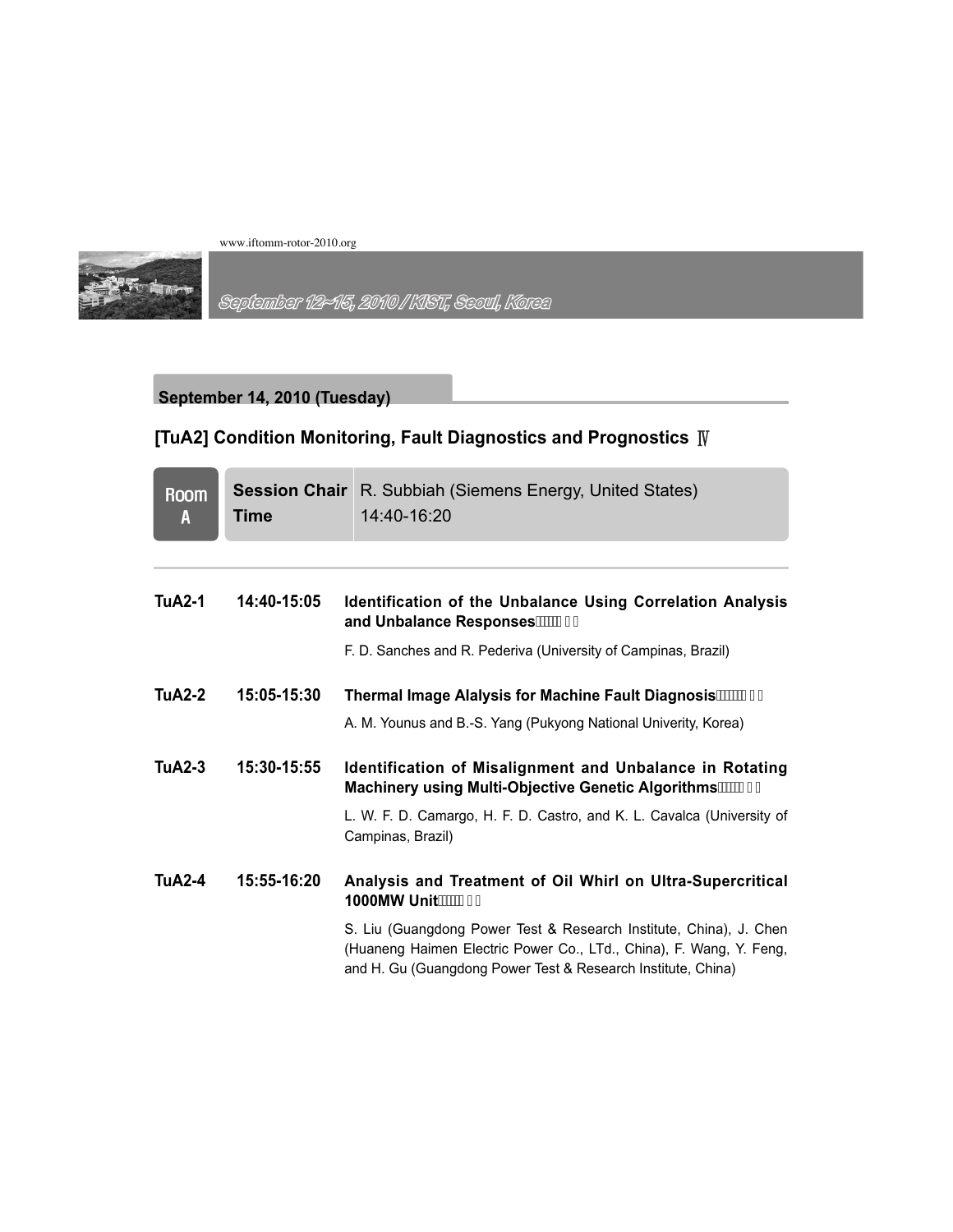

September 14 , 2010 (Tuesday)

September 14, 2010 (Tuesday)

#### **September 14, 2010 (Tuesday)**

#### **[TuB2] Dynamic Analysis and Stability III**

| <b>Room</b><br>$\mathbf{B}$ | <b>Time</b> | Session Chair E. Malenovsky (Brno University of Technology, Czech<br>Republic)<br>14:40-16:45                                                                                                  |
|-----------------------------|-------------|------------------------------------------------------------------------------------------------------------------------------------------------------------------------------------------------|
|                             |             |                                                                                                                                                                                                |
| <b>TuB2-1</b>               | 14:40-15:05 | Vibrations of Rotating Machinery due to Sudden Mass Loss"")' *                                                                                                                                 |
|                             |             | P. Kalinowski, O. V. Bargen, and R. Liebich (Berlin Institute of<br>Technology, Germany)                                                                                                       |
| <b>TuB2-2</b>               | 15:05-15:30 | Dynamics Design of Rotor-Bearing System of High Speed                                                                                                                                          |
|                             |             | S. Jiang and S. Zheng (Southeast University, China)                                                                                                                                            |
| $TuB2-3$                    | 15:30-15:55 | A Study on Dynamic Characteristics of Miniaturized Grinding<br>Machine Tool Using Order Tracking Analysis"")) \$                                                                               |
|                             |             | P.-H. Lee, C. Li, Y.-S. Choi, and S. W. Lee (Sungkyunkwan University,<br>Korea)                                                                                                                |
| $TuB2-4$                    | 15:55-16:20 | Effect Analysis of Journal Out-of-roundness on Dynamic<br>Performances of Rotor Bearing System (1997) (                                                                                        |
|                             |             | P. J. Ogrodnik (Staffordshire University, United Kingdom), W. Xu<br>(Guangxi University of Technology, China), M. J. Goodwin, and G. A.<br>Bancroft (Staffordshire University, United Kingdom) |
| <b>TuB2-5</b>               | 16:20-16:45 | A Numerical Procedure for Investigation of Efficiency of Short<br>Magnetorheological Dampers Used for Attenuation of Lateral<br>Vibration of Rotors Passing the Critical Speeds"") *\$         |
|                             |             | J. Zapomel and P. Ferfecki                                                                                                                                                                     |
|                             |             |                                                                                                                                                                                                |

(VSB-Technical University of Ostrava, Czech Republic)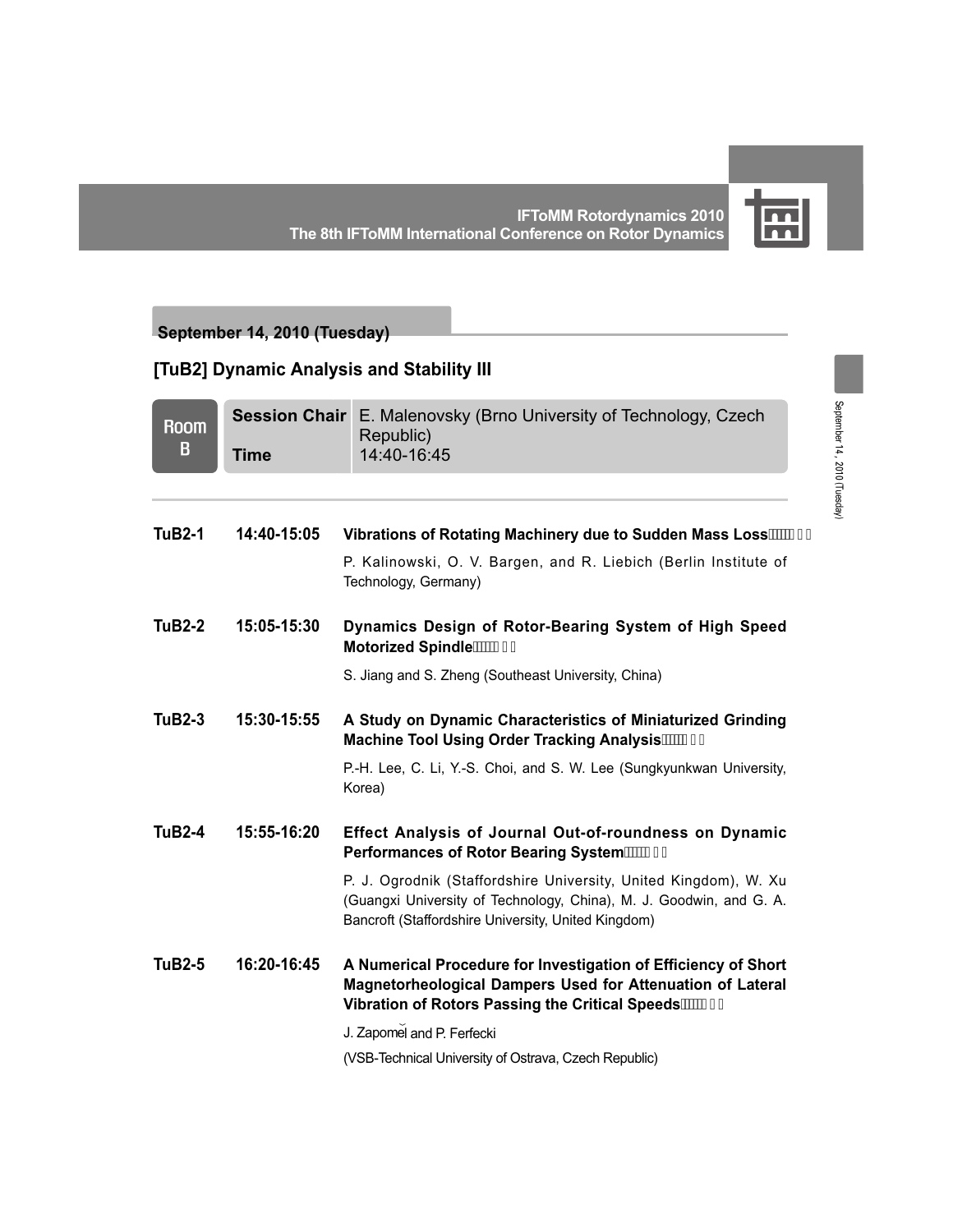

# September 12-45, 2010 / KIST, Seoul, Korea

# **September 14, 2010 (Tuesday)**

# **[TuC2] (Structured Session) Cracks in Rotating Machinery Components II**

| <b>Room</b><br>C | <b>Session Organizer</b><br>& Chair<br><b>Time</b> |        | N. Bachschmid (Politecnico di Milano, Italy)<br>14:40-16:20                                                                                   |
|------------------|----------------------------------------------------|--------|-----------------------------------------------------------------------------------------------------------------------------------------------|
|                  |                                                    |        |                                                                                                                                               |
| <b>TuC2-1</b>    | 14:40-15:05                                        |        | Concise and Accurate Modelling of the Open Crack in Rotor<br>Systems $\cdots$ )*,                                                             |
|                  |                                                    |        | T. Inoue, N. Nagata, and Y. Ishida (Nagoya University, Japan)                                                                                 |
| $TuC2-2$         | 15:05-15:30                                        |        | Stability and Dynamics of a Rotor System with a Slant Crack<br>on the Shaft $\cdots$ ) +)                                                     |
|                  |                                                    |        | F. Chu and Y. Lin (Tsinghua University, China)                                                                                                |
| $TuC2-3$         | 15:30-15:55                                        |        | Application of the Cohesive Zone Model for the Investigation<br>of the Dynamic Behavior of a Rotating Shaft with a<br>Transverse Crack""), \$ |
|                  |                                                    |        | R. T. Liong and C. Proppe (Karlsruhe Institute of Technology, Germany)                                                                        |
| $TuC2-4$         | $15:55-16:20$                                      |        | A Novel Normalization Procedure of Quadratic Coefficients in<br>a Multi-Crack Identification Algorithm for a Shaft System  ), -               |
|                  |                                                    | India) | S. K. Singh, R. Tiwari, and S. K. Talukdar (Indian Institute of Technology,                                                                   |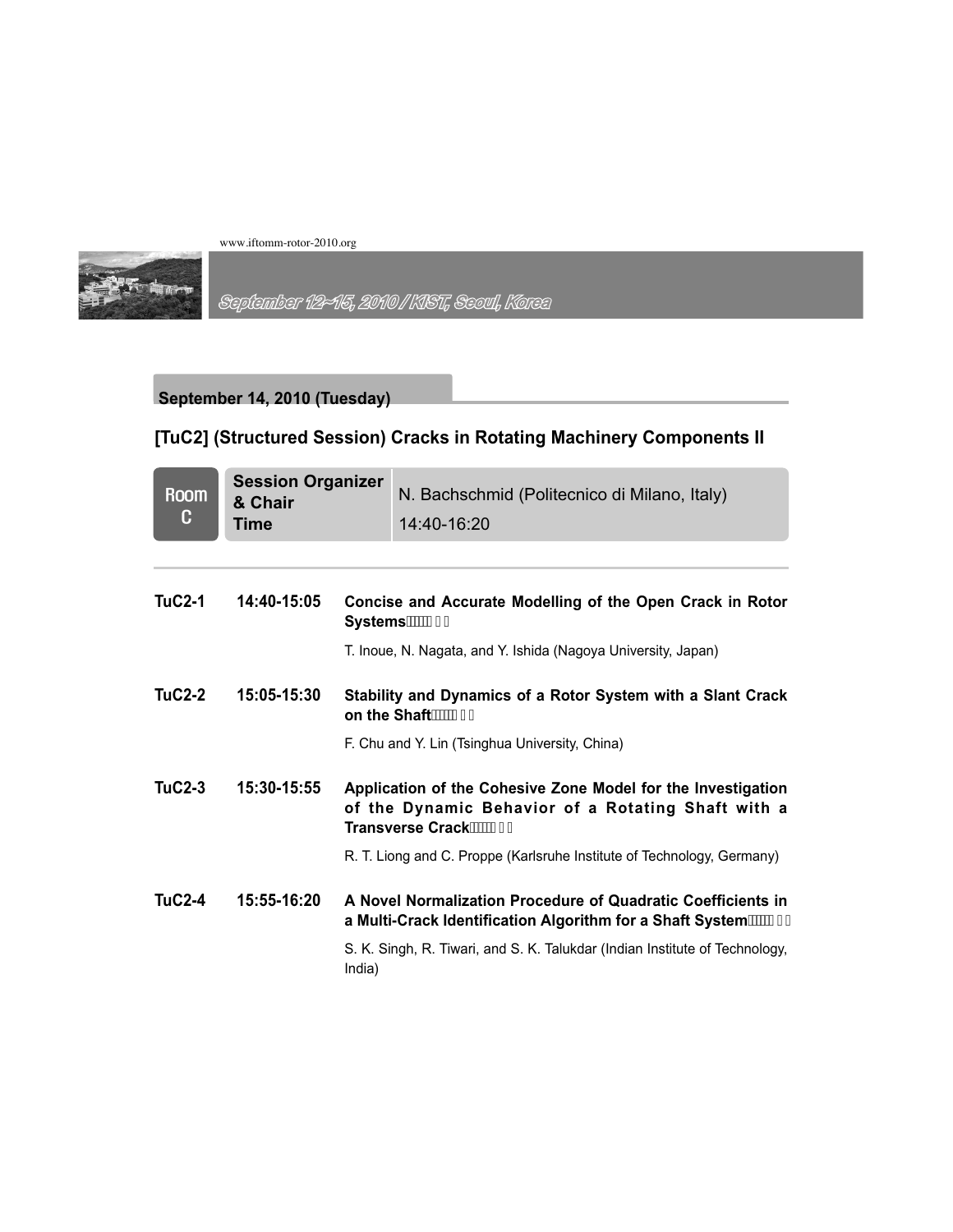

#### **September 14, 2010 (Tuesday)**

#### **[TuD2] Active Components and Vibration Control II**

| <b>Room</b><br>D | <b>Time</b> | <b>Session Chair</b>   T. Szolc (Polish Academy of Sciences, Poland)<br>14:40-16:45                                                                                                         |
|------------------|-------------|---------------------------------------------------------------------------------------------------------------------------------------------------------------------------------------------|
| $TuD2-1$         | 14:40-15:05 | Optimal Control of Chatter Vibrations of a Motor Spindle with<br>Integrated Electromagnetic Actuator"") - +                                                                                 |
|                  |             | B. Späh (Technische Universität Darmstadt, Germany), S. Kern<br>(Gleason-Pfauter Maschinenfabrik, Germany), R. Nordmann, and S.<br>Rinderknecht (Technische Universität Darmstadt, Germany) |
| $TuD2-2$         | 15:05-15:30 | Investigations of Impact of Various Types of Mistuning on<br>Bladed Disks Vibration and Fatigue Life ****** \$'                                                                             |
|                  |             | O. Repetskiy, I. Ryzhikov (Irkutsk Sate Technical University, Russian<br>Federation), and R. Schmidt (Technical University of Dresden, Germany)                                             |
| <b>TuD2-3</b>    | 15:30-15:55 | <b>Instability Control and Unbalance Compensation of Flexible</b><br>Rotors Supported on Journal Bearings Using Magnetic<br>Bearings **** \$(                                               |
|                  |             | A. S. Dimitri and A. El-Shafei (Cairo University, Egypt)                                                                                                                                    |
| $TuD2-4$         | 15:55-16:20 | Levitation and Multi-Mode Vibration Control of a Flexible<br>Rotor by Using Active Magnetic Bearings ****** %                                                                               |
|                  |             | N. Uchiyamai, T. Watanabe, T. Nomoto(Nihon University, Japan), and K.<br>Seto (Seto Vibration Control Laboratory, Japan)                                                                    |
| <b>TuD2-5</b>    | 16:20-16:45 | Optimization of Controller Parameters of Active Magnetic                                                                                                                                    |
|                  |             | D. J. Bordoloi and R. Tiwari (Indian Institute of Technology Guwahati,<br>India)                                                                                                            |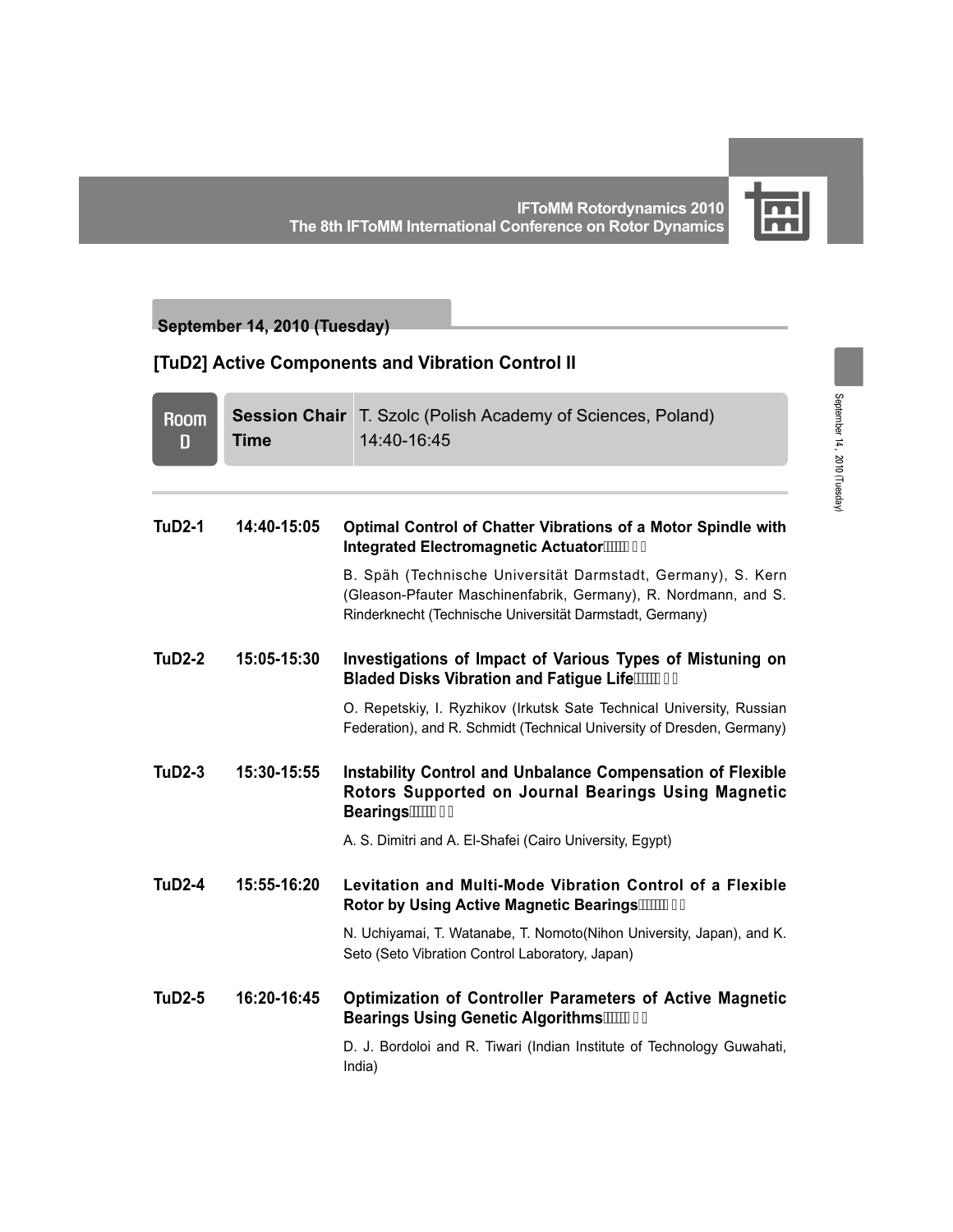

September 12×15, 2010 / KIST, Seoul, Korea

#### **September 14, 2010 (Tuesday)**

# **[TuE2] Rotor Dynamics of Micro Machines**

| <b>Room</b><br>E | <b>Session Chair</b><br>Time | Z. Kozanecki (Techical University of Lodz, Poland)<br>14:40-16:20                                                                      |
|------------------|------------------------------|----------------------------------------------------------------------------------------------------------------------------------------|
|                  |                              |                                                                                                                                        |
| <b>TuE2-1</b>    | 14:40-15:05                  | A Miniature High-Speed Spindle with Permanent Magnet-<br>Biased Active Magnetic Bearings ****** &**                                    |
|                  |                              | S.-K. Ro, W.-C. Shin, J.-H. Kyung, and J.-K. Park (Korea Institute of<br>Machinery and Materials, Korea)                               |
| TuE2-2           | 15:05-15:30                  | The Dynamic Properties of the Micro-Rotor Supported on<br>Fluid-Film Bearings  * &                                                     |
|                  |                              | J. Kicinski, G. Zywica, (Polish Academy of Sciences, Poland), and W.<br>Miaskowski (University of Warmia and Mazury, Poland)           |
| <b>TuE2-3</b>    | 15:30-15:55                  | Theoretical and Experimental Investigations of Oil-Free<br>Support Systems to Improve the Reliability of Industrial<br>Turbomachinery" |
|                  |                              | Z. Kozanecki and D. Kozanecka (Techical University of Lodz, Poland)                                                                    |
| <b>TuE2-4</b>    | 15:55-16:20                  | Nonlinear Rotordynamic Analysis and Test Response of<br>100KW Micro Gas Turbogenerator Supported on Floating<br>Ring Bearings **** (\$ |
|                  |                              | N. Shen, Y. Jiao, Z. Chen, and W. Ma (Harbin Institute of Technology,<br>China)                                                        |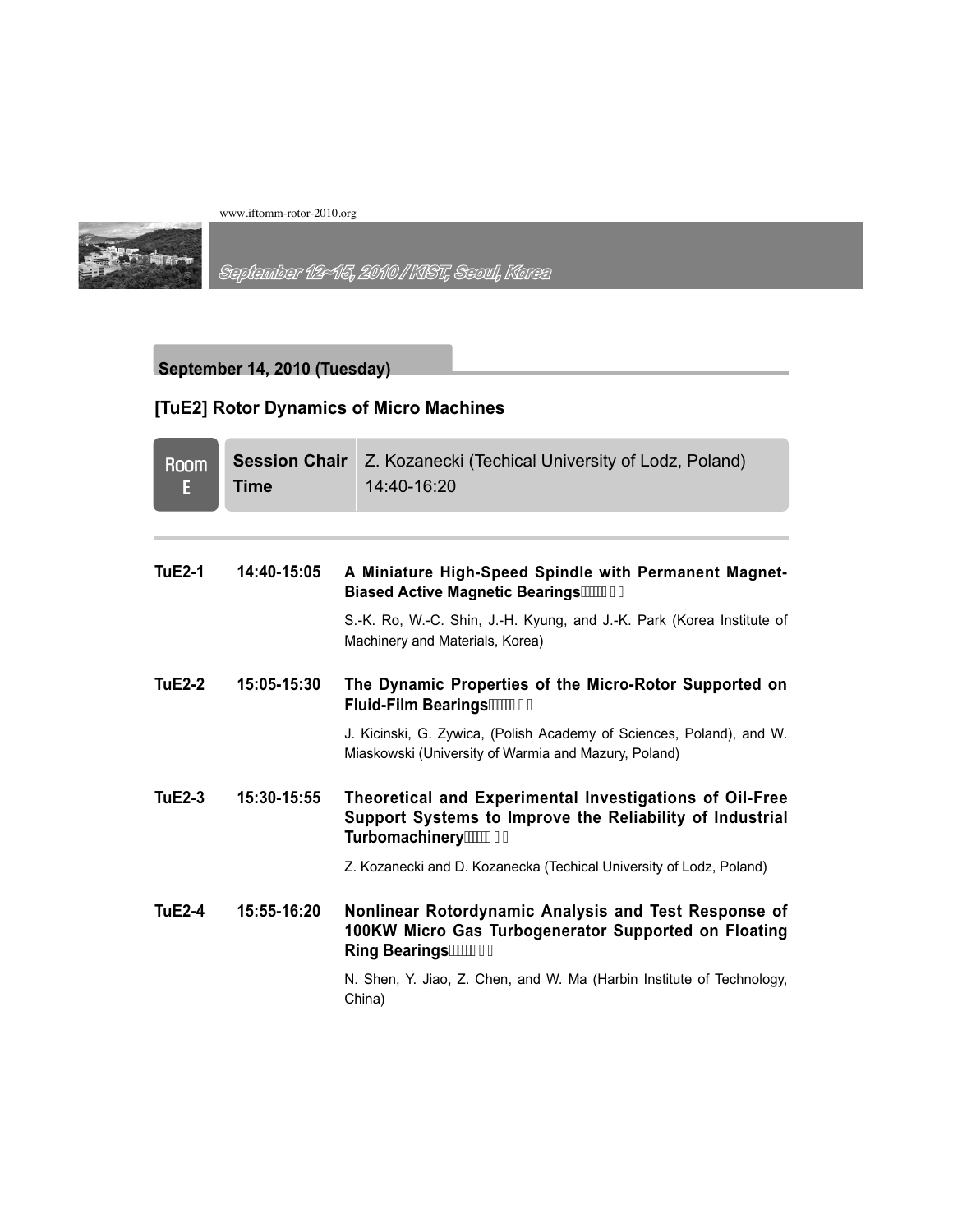

**IFToMM Rotordynamics 2010 The 8th IFToMM International Conference on Rotor Dynamics**

**September 15, 2010 (Wednesday)**

# **[WeA1] Case Studies of Rotating Machinery**

| <b>Room</b><br>A | <b>Time</b> | <b>Session Chair</b> S. Braut (University of Rijeka, Croatia)<br>10:10-12:15                                                                                                                                                                   |
|------------------|-------------|------------------------------------------------------------------------------------------------------------------------------------------------------------------------------------------------------------------------------------------------|
|                  |             |                                                                                                                                                                                                                                                |
| <b>WeA1-1</b>    | 10:10-10:35 | Rotor Dynamic Modelling as a Powerful Support Tool for                                                                                                                                                                                         |
|                  |             | K. Matthys (Laborelec, Belgium), M. Perucchi (DELTA JS AG,<br>Switzerland), and K. D. Bauw (Laborelec, Belgium)                                                                                                                                |
| <b>WeA1-2</b>    | 10:35-11:00 | The Unsteady Rotor Blade Forces for a Changing the<br>Number of Stator Blades""*)(                                                                                                                                                             |
|                  |             | R. Rzadkowski (Polish Academy of Sciences, Poland), V. Gnesin<br>(National Ukraine Academy of Sciences, Ukraine), M. Soliński (Polish<br>Academy of Sciences, Poland), and L. Kolodyazhnaya (National Ukraine<br>Academy of Sciences, Ukraine) |
| <b>WeA1-3</b>    | 11:00-11:25 | <b>Critical Speed Analysis of Gas Lubricated Bearing Rotor</b><br>System ***** &                                                                                                                                                               |
|                  |             | Z. Fu, X. Liu (North China Electric Power University, China), and J. Yang<br>(Chinese Academy of Sciences, China)                                                                                                                              |
| <b>WeA1-4</b>    | 11:25-11:50 | Axial Pedestal Vibration on Large Turbogenerators                                                                                                                                                                                              |
|                  |             | S. Yan (Siemens Energy, Germany)                                                                                                                                                                                                               |
| <b>WeA1-5</b>    | 11:50-12:15 | Blade Loss Simulations of Bending Vibrations Applied to a<br>1750 MW Turbo Generator Set* +&                                                                                                                                                   |
|                  |             | P. Verrier, H. Martina, and S. Kohli-Lynch (Electricite de France, France)                                                                                                                                                                     |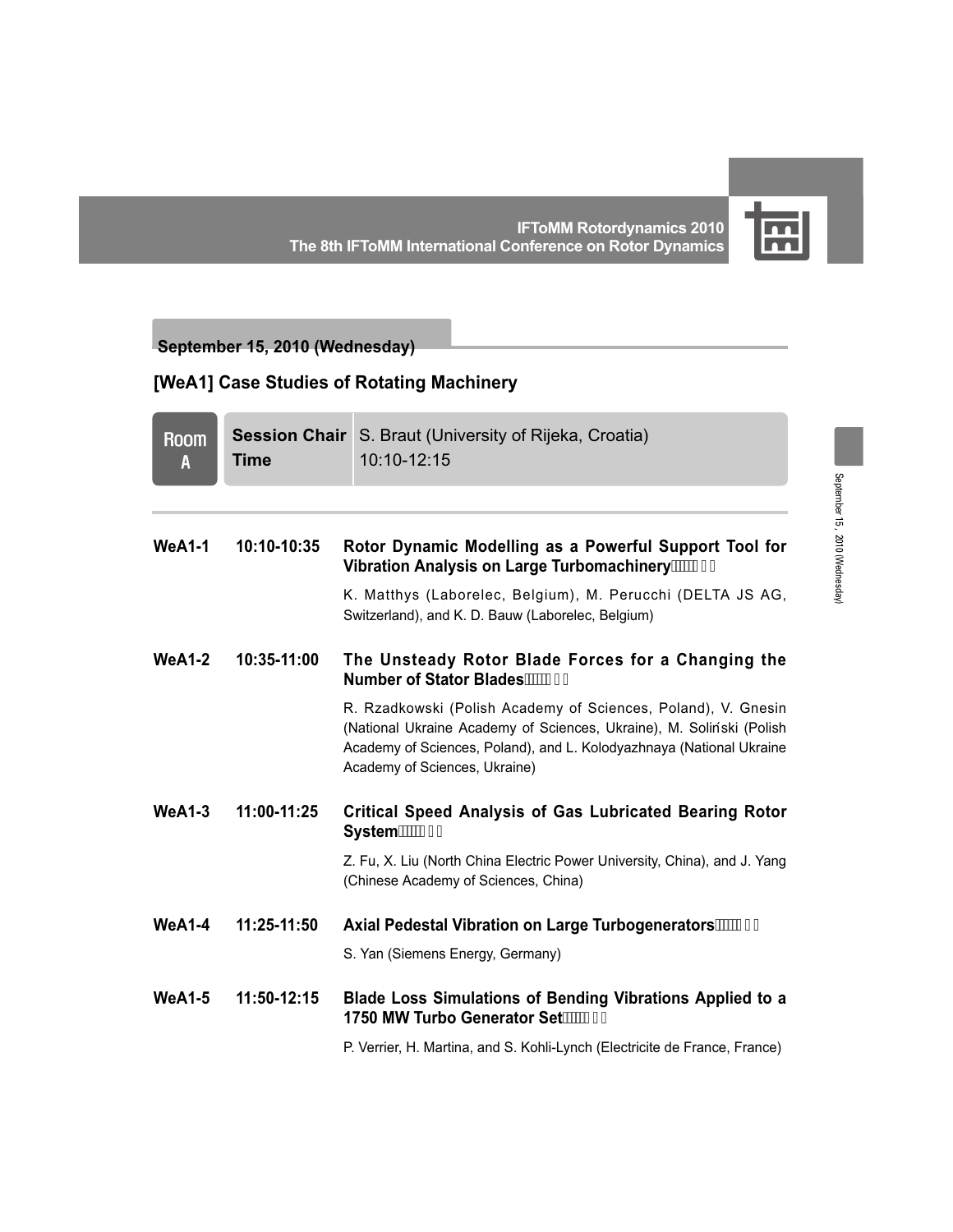

September 12~15, 2010 / KIST, Seoul, Korea

**September 15, 2010 (Wednesday)**

# **[WeB1] Dynamic Analysis and Stability** Ⅳ

| <b>Room</b><br>B | <b>Session Chair</b><br><b>Time</b> | J. Zapomel (VSB-Technical University of Ostrava,<br>Czech Republic)<br>10:10-12:40                                                                                                        |
|------------------|-------------------------------------|-------------------------------------------------------------------------------------------------------------------------------------------------------------------------------------------|
|                  |                                     |                                                                                                                                                                                           |
| <b>WeB1-1</b>    | 10:10-10:35                         | Dynamics of Compact Gas Turbine Rotor Supported by Gas<br>Bearings **** +,                                                                                                                |
|                  |                                     | J. M. Temis, M. J. Temis, A. M. Egorov, and A. B. Meshcheryakov<br>(Central Institute of Aviation Motors, Russian Federation)                                                             |
| $WeB1-2$         | 10:35-11:00                         | On Model Updating of Turbo-Generator Set*, )                                                                                                                                              |
|                  |                                     | N. Bachschmid, R. Ricci, S. Chatterton, and P. Pennacchi (Politecnico di<br>Milano, Italy)                                                                                                |
| $WeB1-3$         | 11:00-11:25                         | Analytical Analysis of MIMO Magnetic Bearing-Rotor<br>System <sup>""*</sup> -'                                                                                                            |
|                  |                                     | Z. Gosiewski (Bialystok University of Technology, Poland)                                                                                                                                 |
| <b>WeB1-4</b>    | 11:25-11:50                         | <b>Engineering Stability Criterion and Its Experimental</b><br>Validation of Frequency Coupled Modulation for Sliding<br>Rotor-Bearing System ***********                                 |
|                  |                                     | J. Yang (Chinese Academy of Sciences, China), C. Chen (Army Aviation<br>Institute, China), Y. Liu (Liaoning Shihua University, China), and D. Han<br>(Chinese Academy of Sciences, China) |
| <b>WeB1-5</b>    | 11:50-12:15                         | Study on Leakage in Labyrinth Seals System of a Turbine                                                                                                                                   |
|                  |                                     | W. Ma, Z. Chen, Y. Jiao, and N. Shen (Harbin Institute of Technology,<br>China)                                                                                                           |
| $WeB1-6$         | 12:15-12:40                         | Dynamics AbUlysis of Rotor with Floating Rings Package<br>Bearing ""+%                                                                                                                    |
|                  |                                     | Y. Rozhdestvenskiy, A. Boyarshinov, E. Zadorozhnaiy, A. Fisher, P.<br>Taranenko, and S. Cherneyko (South Ural State University, Russian<br>Federation)                                    |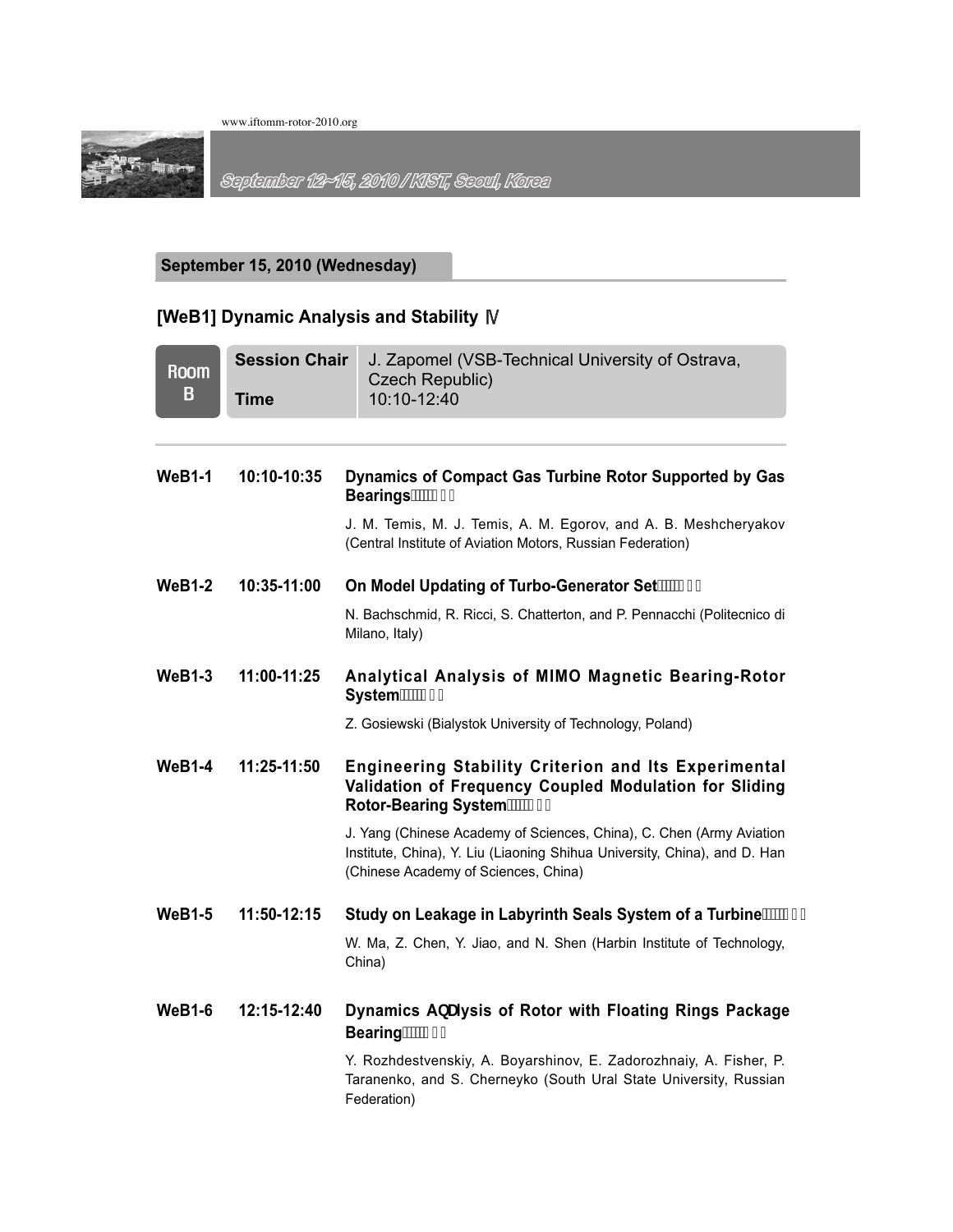

September 15 , 2010 (Wednesday)

September 15, 2010 (Wednesday)

**IFToMM Rotordynamics 2010 The 8th IFToMM International Conference on Rotor Dynamics**

# **September 15, 2010 (Wednesday)**

# **[WeC1] (Structured Session) Cracks in Rotating Machinery Components III**

| <b>Room</b><br>C | <b>Session Organizer</b><br>& Chair<br>Time |         | N. Bachschmid (Politecnico di Milano, Italy)<br>10:10-11:25                                                     |
|------------------|---------------------------------------------|---------|-----------------------------------------------------------------------------------------------------------------|
| $WeC1-1$         | $10:10-10:35$                               |         | Early Detection of Rotor Cracks by Measuring the Coupled<br>Response under External Excitation **************** |
|                  |                                             | Greece) | A. C. Chasalevris and C. A. Papadopoulos (University of Patras,                                                 |
| $WeC1-2$         | 10:35-11:00                                 |         | <b>Nonlinear Simulation of Continuous Rotor Bearing Systems</b><br>with Multi-Step Geometry""+' &               |
|                  |                                             | Greece) | A. C. Chasalevris and C. A. Papadopoulos (University of Patras,                                                 |
| $WeC1-3$         | $11:00-11:25$                               |         | Study on the Bifurcation and Stability of the Periodic Motion<br>of a Cracked Rotor Bearings System *********   |
|                  |                                             |         | C. Liu, S. Zhou, X. Zhou, C. Xia, and J. Zheng (East China University of<br>Science and Technology, China)      |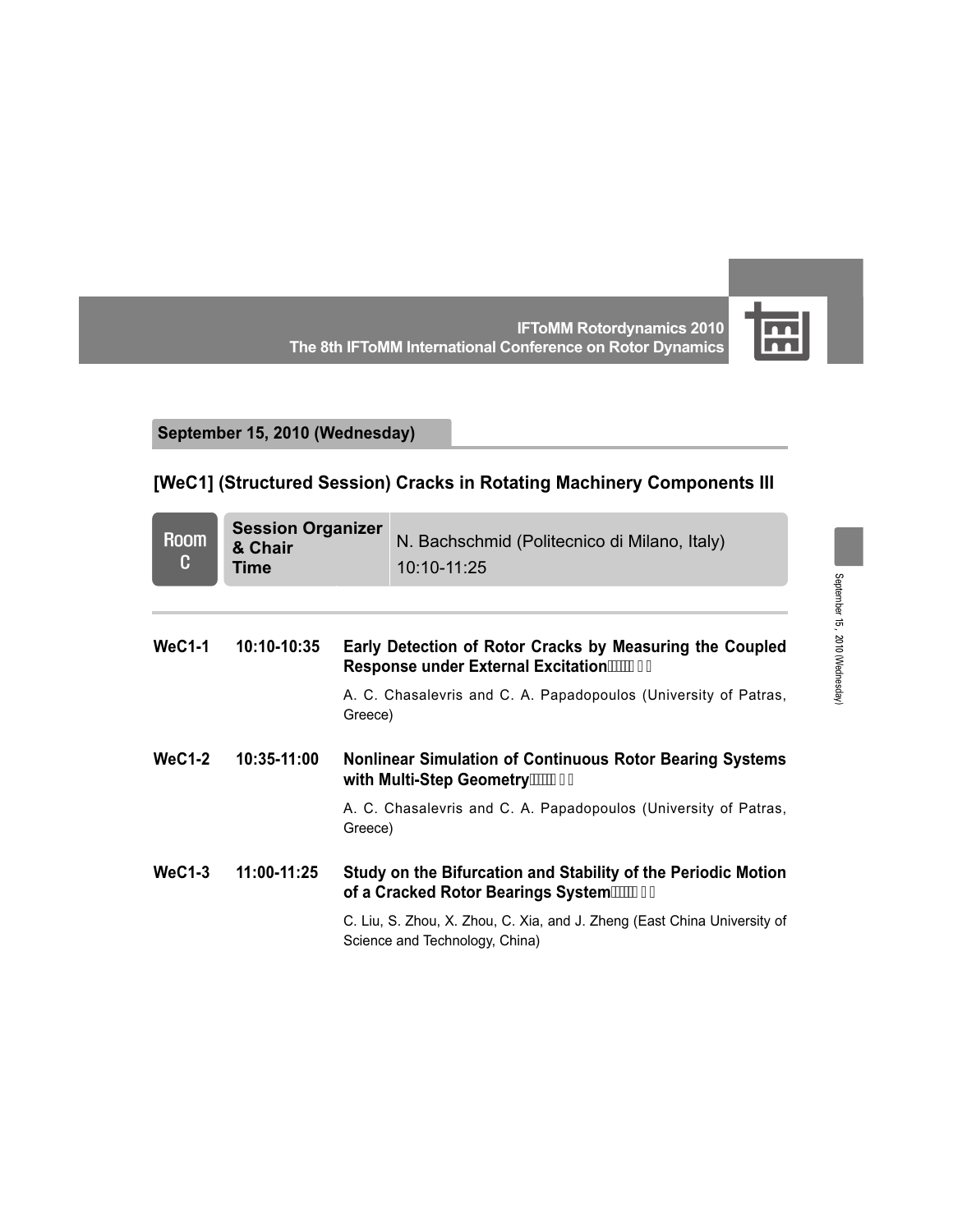

September 12-45, 2010 / KIST, Seoul, Korea

#### **September 15, 2010 (Wednesday)**

#### **[WeD1] (Structured Session) Rotordynamics of Oil-Free Shaft Support Systems**

| <b>Room</b><br>D | <b>Session Organizer</b><br>& Chair<br><b>Time</b> |  | C. DellaCorte (The National Aeronautics and<br>Space Administration, United States)<br>10:10-12:15                                                                                                                                     |
|------------------|----------------------------------------------------|--|----------------------------------------------------------------------------------------------------------------------------------------------------------------------------------------------------------------------------------------|
| <b>WeD1-1</b>    | 10:10-10:35                                        |  | Rotordynamic Characteristics of 65kW Micro Turbine with<br>Compliant Air Foil Bearings ********                                                                                                                                        |
|                  |                                                    |  | K.-S. Kim, B.-C. Cho, and M.-H. Kim (Neuros Co. Ltd., Korea)                                                                                                                                                                           |
| $WeD1-2$         | 10:35-11:00                                        |  | Comparison of Thermo-Hydrodynamic Characteristics of<br>Airfoil Bearings with Different Top Foil Geometries                                                                                                                            |
|                  |                                                    |  | D. Kim, D. H. Lee (University of Texas at Arlington, United States), Y. C.<br>Kim, and K. Ahn (Korea Institute of Machinery and Materials, Korea)                                                                                      |
| $WeD1-3$         | 11:00-11:25                                        |  | Integration Methodology for Oil-Free Shaft Support                                                                                                                                                                                     |
|                  |                                                    |  | S. A. Howard, C. DellaCorte, and R. J. Bruckner (The National<br>Aeronautics and Space Administration, United States)                                                                                                                  |
| $WeD1-4$         | 11:25-11:50                                        |  | Five Degrees of Freedom Nonlinear Rotor Dynamics Model<br>of Rigid Rotor Supported by Multiple Airfoil Bearings  +**                                                                                                                   |
|                  |                                                    |  | D. H. Lee and D. Kim (University of Texas at Arlington, United States)                                                                                                                                                                 |
| <b>WeD1-5</b>    | 11:50-12:15                                        |  | Measurements of Drag Torque, Lift Off Speed, and<br><b>Structural Parameters in a 1st Generation Floating Gas Foil</b><br>Bearing :::: ++(                                                                                             |
|                  |                                                    |  | L. S. Andrés (Texas A&M University, United States), J. Camero<br>(University of Texas at San Antonio United States), S. Muller (Calvin<br>College, United States), T. Chirathadam, and K. Ryu (Texas A&M<br>University, United States) |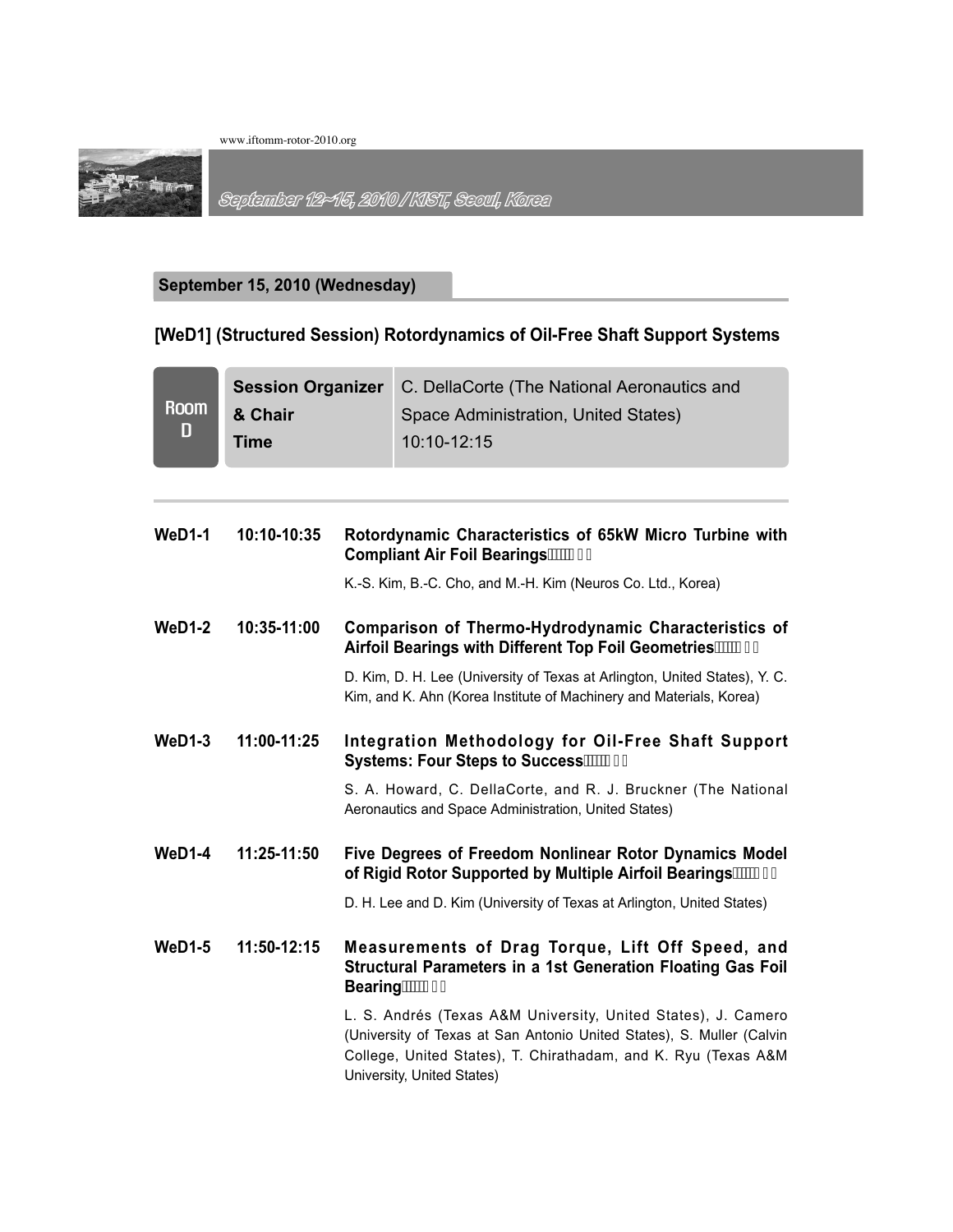

**IFToMM Rotordynamics 2010 The 8th IFToMM International Conference on Rotor Dynamics**

#### **September 15, 2010 (Wednesday)**

#### **[WeE1] (Structured Session) Electromechanical Interactions of Rotor Systems with Electric Generator or Motor Drive**

| $\begin{array}{r} \text{3} \\ \text{R} \\ \text{E} \\ \text{Time} \end{array}$ | <b>Session Organizer</b> | M. Karlsson (Lloyd's Register ODS, Sweden) |
|--------------------------------------------------------------------------------|--------------------------|--------------------------------------------|
|                                                                                | <b>Time</b>              | 10:10-11:50                                |

| <b>WeE1-1</b> | 10:10-10:35 | Electromechanical Interactions of a Variable Speed Drive<br>Driven Compressor Train                                                                                                                               |
|---------------|-------------|-------------------------------------------------------------------------------------------------------------------------------------------------------------------------------------------------------------------|
|               |             | M. Karlsson (Lloyd's Register ODS, Sweden), C. M. Myllerup (Lloyd's<br>Register ODS, Denmark), and D. Chan (Lloyd's Register ODS, China)                                                                          |
| <b>WeE1-2</b> | 10:35-11:00 | <b>Measurement and Simulation of Forced Torsional Vibration</b><br>with Inter-Harmonic Frequencies in Variable Speed Drive<br>Motor Driven Compressor ***** + %                                                   |
|               |             | K. Tanaka (Hitachi Plant Technologies, Ltd., Japan), H. Nemoto (Hitachi,<br>Ltd., Japan), N. Takahashi, Y. Fukushima (Hitachi Plant Technologies,<br>Ltd., Japan), Y. Akita, and M. Tobise (Hitachi, Ltd., Japan) |
| <b>WeE1-3</b> | 11:00-11:25 | Rotordynamical Analysis of a Fourteen Pole Synchronous<br><b>Generator due to Whirling Dependent Electromagnetical</b><br>$Forces^{\cdots}$ +--                                                                   |
|               |             | M. Karlsson (Lloyd's Register ODS, Sweden), U. Lundin (Uppsala<br>University, Sweden), and J.-O. Aidanpää (Luleå University of<br>Technology, Sweden)                                                             |
| $WeE1-4$      | 11:25-11:50 | Design of an Active Hydromagnetic Journal Bearing"", \$+                                                                                                                                                          |
|               |             | M. G. Farmakopoulos, P. G. Nikolakopoulos, and C. A. Papadopoulos<br>(University of Patras, Greece)                                                                                                               |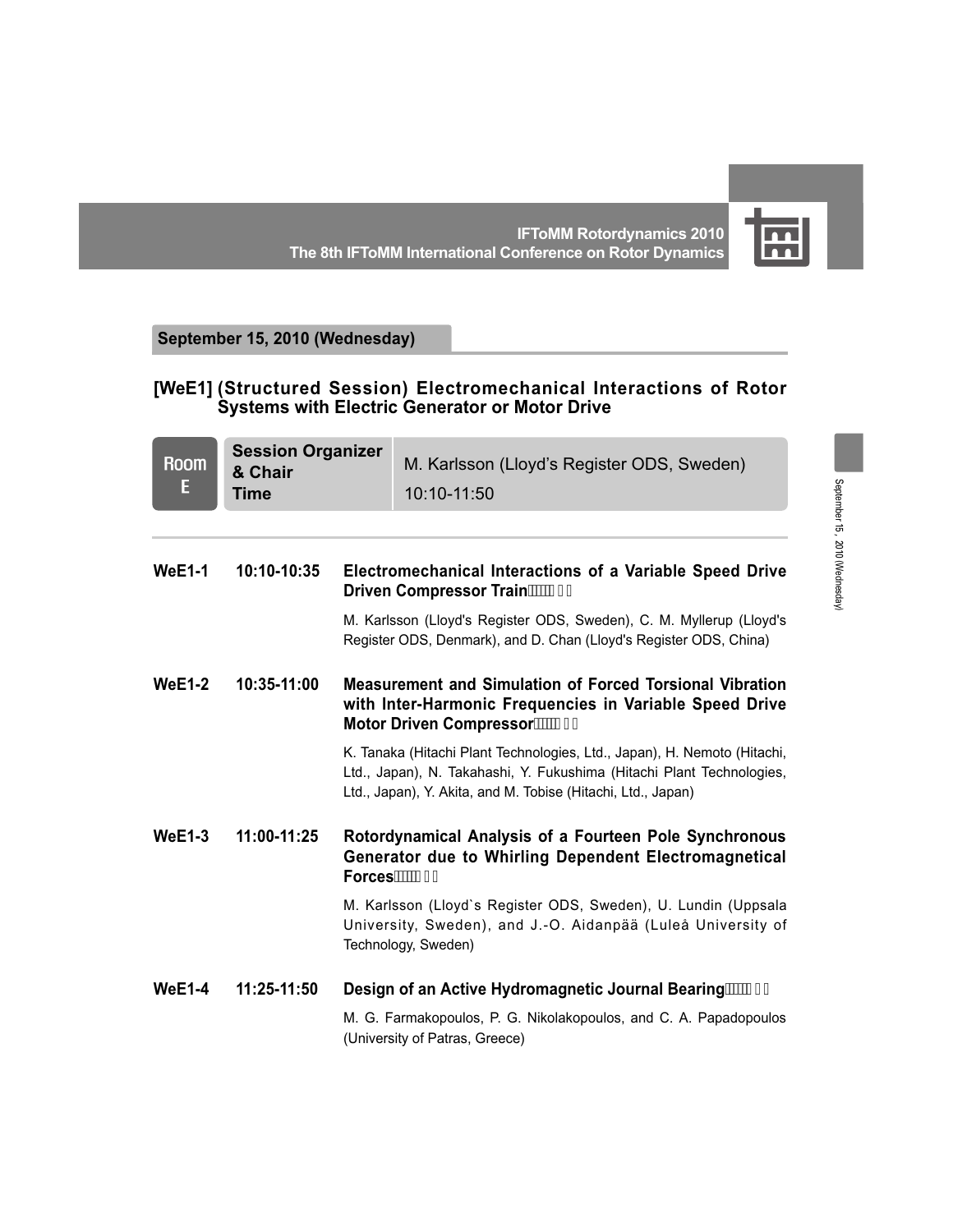

September 12-15, 2010 / KIST, Seoul, Korea

#### **September 15, 2010 (Wednesday)**

# **[WeA2] (Structured Session) Diagnostics of Rotating Machinery**

| <b>Room</b><br>A | <b>Session Organizer</b><br>& Chair<br>Time |                                                                               | P. Pennacchi (Politecnico di Milano, Italy)<br>13:30-15:10                                                                                                                                                                                                                              |
|------------------|---------------------------------------------|-------------------------------------------------------------------------------|-----------------------------------------------------------------------------------------------------------------------------------------------------------------------------------------------------------------------------------------------------------------------------------------|
|                  |                                             |                                                                               |                                                                                                                                                                                                                                                                                         |
| <b>WeA2-1</b>    | 13:30-13:55                                 |                                                                               | Fluttering Phenomena Caused by the Wrong Assembling of<br>a Tilting-Pad Journal Bearing"", %                                                                                                                                                                                            |
|                  |                                             |                                                                               | P. Pennacchi, A. Vania, and S. Chatterton (Politecnico di Milano, Italy)                                                                                                                                                                                                                |
| $WeA2-2$         | 13:55-14:20                                 |                                                                               | <b>Coupling Between Torsional and Transverse Vibrations in</b><br>Geared Shaft-Trains"", &&                                                                                                                                                                                             |
|                  |                                             |                                                                               | P. Pennacchi and A. Vania (Politecnico di Milano, Italy)                                                                                                                                                                                                                                |
| $WeA2-3$         | 14:20-14:45                                 | Design of a Test-Rig for Traction Equipment of Very High<br>Speed Trains"", & |                                                                                                                                                                                                                                                                                         |
|                  |                                             |                                                                               | P. Pennacchi, S. Bruni, S. Chatterton, R. Ricci, P. Borghesani<br>(Politecnico di Milano, Italy), F. Gherardi (AnsaldoBreda S.p.A., Italy), D.<br>Marinis, A. Didonato (Bombardier Transportation Italy S.p.A., Italy), and<br>F. Unger-Weber (Bombardier Transportation GmbH, Germany) |
| $WeA2-4$         | 14:45-15:10                                 |                                                                               | <b>Contribution to Compensation for Encoder Geometry in</b><br>Time Interval Torsional Vibration Measurement, Simulation<br>and Experiment"", ' +                                                                                                                                       |
|                  |                                             | Croatia)                                                                      | S. Braut, R. Zigulic, G. Stimac, and A. Skoblar (University of Rijeka,                                                                                                                                                                                                                  |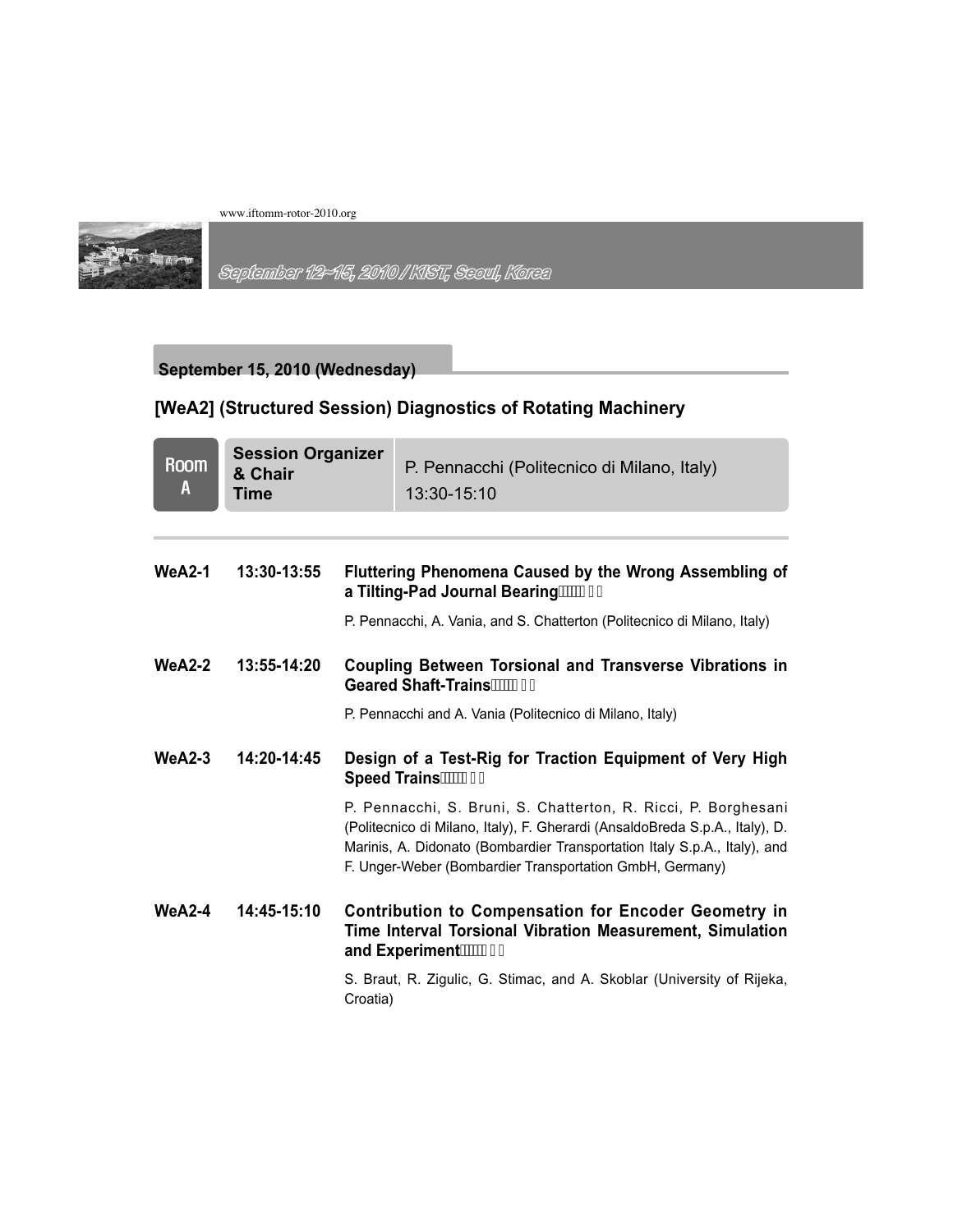岡

**IFToMM Rotordynamics 2010 The 8th IFToMM International Conference on Rotor Dynamics**

# **September 15, 2010 (Wednesday)**

# **[WeB2] Nonlinear Phenomena II**

| <b>Room</b><br>В | <b>Session Chair</b><br>Time | Q. Han (Northeastern University, China)<br>13:30-15:10                                                                                  |  |
|------------------|------------------------------|-----------------------------------------------------------------------------------------------------------------------------------------|--|
| <b>WeB2-1</b>    | 13:30-13:55                  | The Interplay of Linear and Nonlinear Modes on the<br>Dynamics of a Rotor/stator Contact System , ()                                    |  |
|                  |                              | J. Jiang (Xi'an Jiaotong University, China)                                                                                             |  |
| $WeB2-2$         | 13:55-14:20                  | Resonance Capture of Rotor System Mounted on an<br>Elastically Supported Base"", ) %                                                    |  |
|                  |                              | Q. Han, X. Dong, and B. Wen (Northeastern University, China)                                                                            |  |
| $WeB2-3$         | 14:20-14:45                  | <b>Chaotic Vibration Responses of Continuous Rotating</b><br>Flexible Shaft-Disk System with Rub-Impact between Disk<br>and Stator , ), |  |
|                  |                              | H. M. Khanlo, M. Ghayour, and S. Ziaei-Rad (Isfahan University of<br>Technology, Iran)                                                  |  |
| $WeB2-4$         | 14:45-15:10                  | <b>Bifurcation Characteristics of Rub-impact Fault in Rotor</b><br>Systems"", **                                                        |  |
|                  |                              | H. Ma, Y. Teng, B. Wang, and B. Wen (Northeastern University, China)                                                                    |  |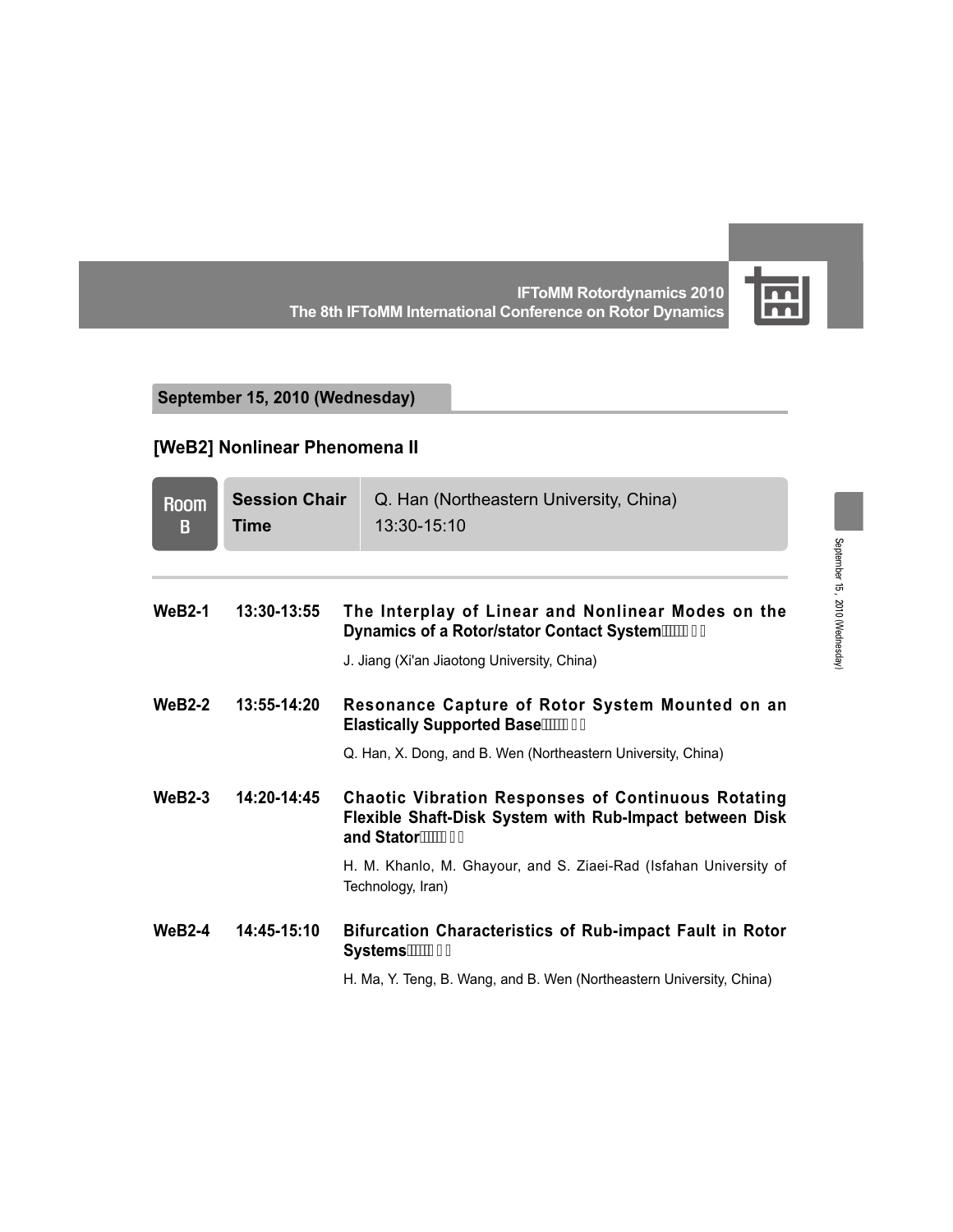

September 12-15, 2010 / KIST, Seoul, Korea

# **September 15, 2010 (Wednesday)**

# **[WeC2] Balancing**

| <b>Room</b><br>C | <b>Session Chair</b><br>Time | M. M. L'vov (Siemens Energy Inc., United States)<br>13:30-14:45                                                                             |  |  |
|------------------|------------------------------|---------------------------------------------------------------------------------------------------------------------------------------------|--|--|
|                  |                              |                                                                                                                                             |  |  |
| $WeC2-1$         | 13:30-13:55                  | Modal Reduction of the Influence Coefficient Matrix for High<br>Speed Balancing Elastic Rotors , +&                                         |  |  |
|                  |                              | K. Trukenmüller (Schenck RoTec GmbH, Germany)                                                                                               |  |  |
| $WeC2-2$         | 13:55-14:20                  | <b>Residual Modal Unbalance Calculation Errors due to</b><br>Influence Coefficient Deviations and Improper Balance<br>Plane Selection"", ++ |  |  |
|                  |                              | M. M. L'vov (Siemens Energy Inc., United States) and E. V. Uryev (Ural<br>State Technical University, United States)                        |  |  |
| $WeC2-3$         | 14:20-14:45                  | Vibration Analysis on Rotating Imperfect Structures , '                                                                                     |  |  |
|                  |                              | S.-Y. Choi and J.-H. Kim (Seoul National University, Korea)                                                                                 |  |  |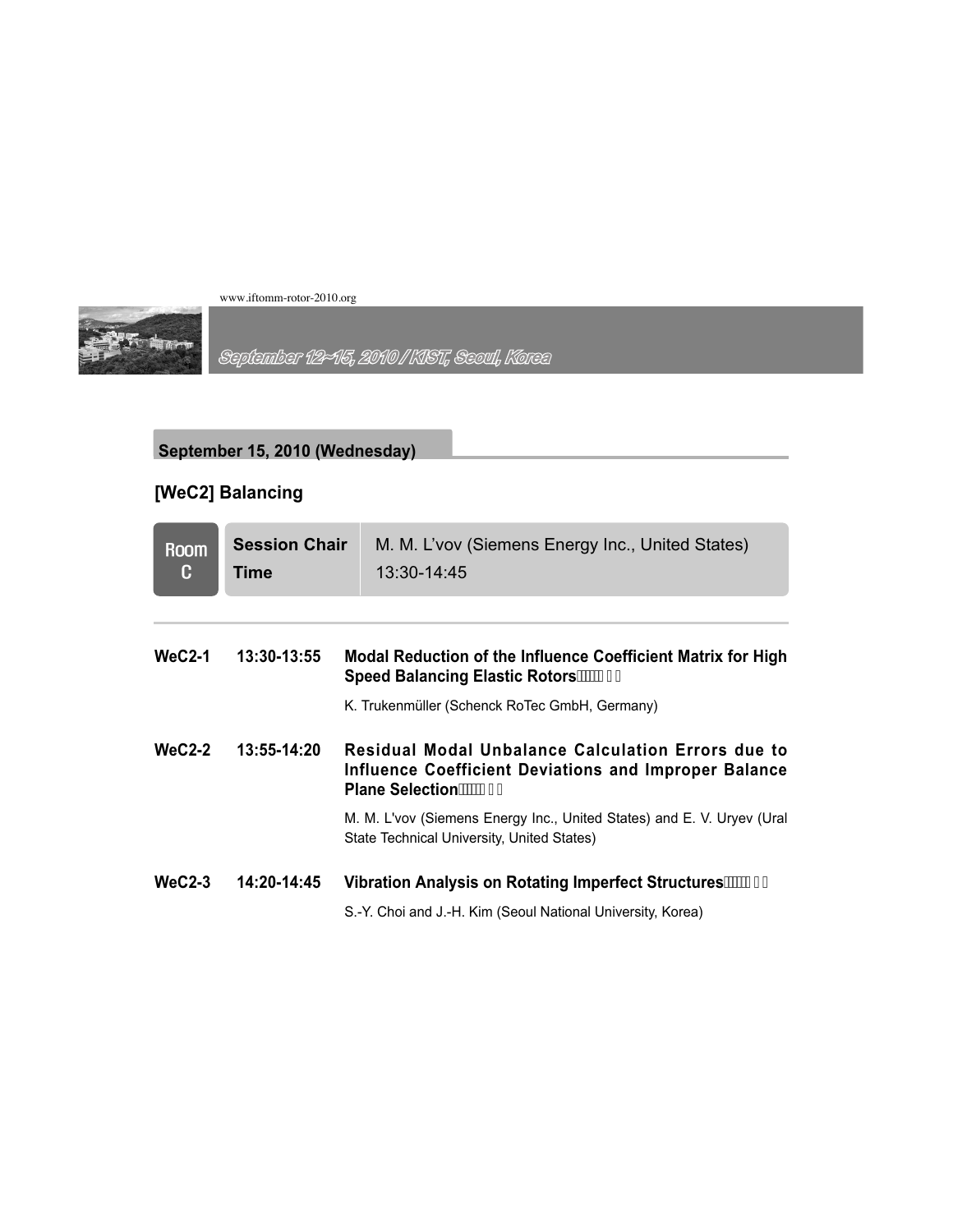匾

**IFToMM Rotordynamics 2010 The 8th IFToMM International Conference on Rotor Dynamics**

#### **September 15, 2010 (Wednesday)**

#### **[WeD2] (Structured Session) Application of the Rayleigh-Ritz Method in Rotordynamics I**

| <b>Room</b><br>D | <b>Session Organizer</b><br>& Chair<br>Time      |                | H. J. Holl (University of Linz, Austria)<br>13:30-15:10                                                                                                                                                      |
|------------------|--------------------------------------------------|----------------|--------------------------------------------------------------------------------------------------------------------------------------------------------------------------------------------------------------|
|                  |                                                  |                |                                                                                                                                                                                                              |
| $WeD2-1$         | 13:30-13:55                                      |                | A Study of a Rotating System with Two Different Beam<br>Elements and Bearings , +                                                                                                                            |
|                  |                                                  | Germany)       | D. Huber (Linz Center of Mechatronics GmbH, Austria), H. J. Holl<br>(Johannes Kepler University of Linz, Austria), M. Nader (Linz Center of<br>Mechatronics GmbH, Austria), and H.-G. V. Garßen (Siemens AG, |
| $WeD2-2$         | $13:55-14:20$<br>Spinning Timoshenko Beams"", -) |                | Nonlinear Vibration Analysis of Discontinuous Coupled,                                                                                                                                                       |
|                  |                                                  | Co, Austria)   | S. Hubinger, H. Gattringer, H. Bremer (Johannes Kepler University Linz,<br>Austria), and K. Mayrhofer (Siemens VAI Metals Technologies Gmbh &                                                                |
| $WeD2-3$         | $14:20-14:45$                                    |                | <b>Closed-Form Expressions for Forces Acting on a Rapidly</b>                                                                                                                                                |
|                  |                                                  | Linz, Austria) | A. K. Belyaev (Institute of Problem in Merchanical Engineering, Russian<br>Federation), M. Krommer, and H. J. Holl (Johannes Kepler University                                                               |
| $WeD2-4$         | 14:45-15:10                                      |                | Analysis of the Coupled Oscillations of Strip and Coiling<br>Drum in a Winding Process""-\$-                                                                                                                 |
|                  |                                                  |                | H. J. Holl (Johannes Kepler University Linz, Austria) and F.<br>Hammelmuller (Linz Center of Mechatronics GmbH, Austria)                                                                                     |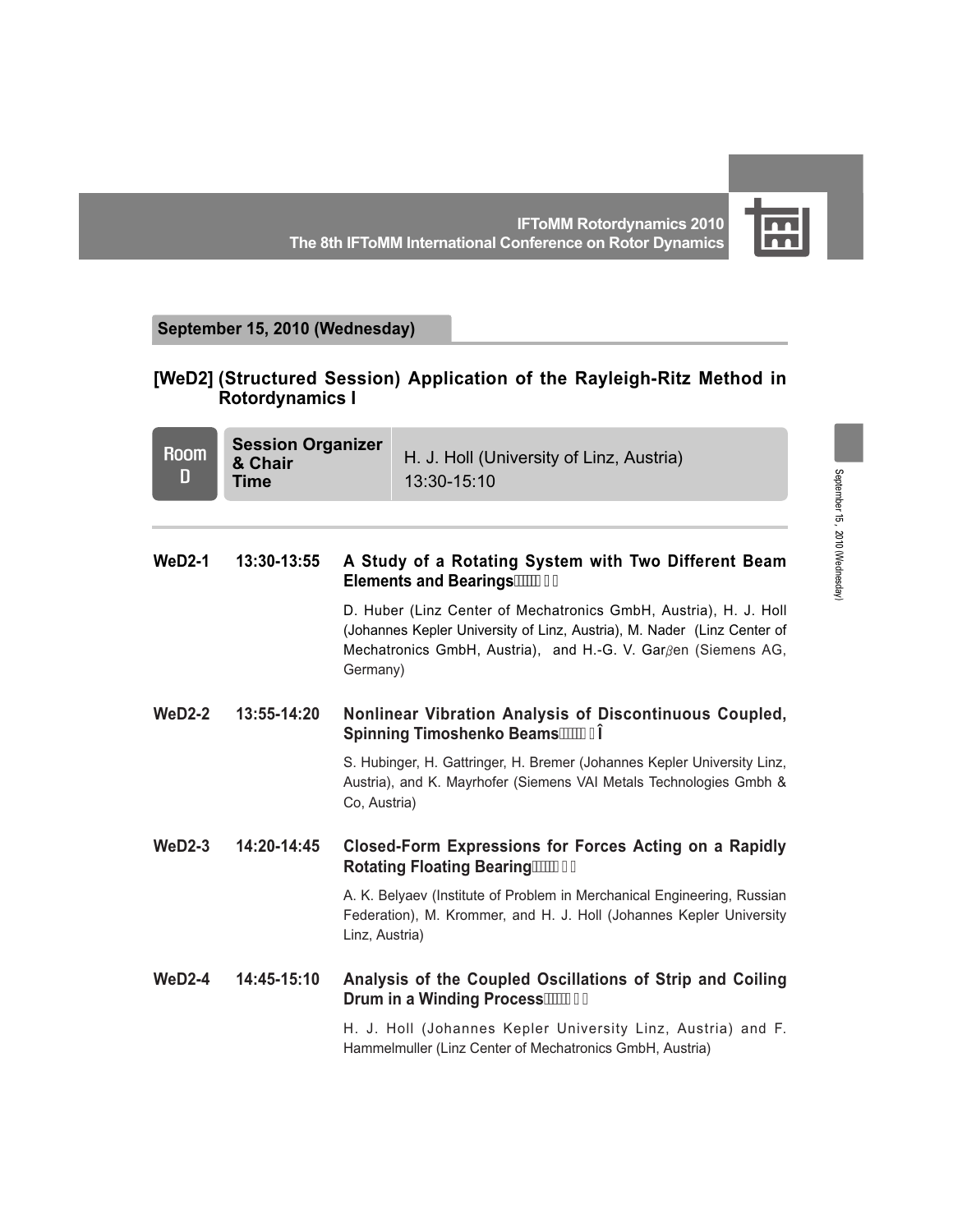

September 12-15, 2010 / KIST, Seoul, Korea

# **September 15, 2010 (Wednesday)**

# **[WeE2] (Structured Session) Electrical Machines**

| <b>Room</b><br>Е | <b>Session Organizer</b><br>& Chair<br><b>Time</b> |                  | T. Holopainen (ABB Machines, Finland)<br>13:30-15:10                                                                                                                                                                            |
|------------------|----------------------------------------------------|------------------|---------------------------------------------------------------------------------------------------------------------------------------------------------------------------------------------------------------------------------|
|                  |                                                    |                  |                                                                                                                                                                                                                                 |
| <b>WeE2-1</b>    | 13:30-13:55                                        |                  | Finite-Element-Analysis of the Relative Shaft Displacements<br>in the Sleeve Bearings of a 2-pole Converter-Fed Induction<br>Motor Concerning Excitation by Pulsating Torques  - %                                              |
|                  |                                                    |                  | U. Werner (Siemens AG, Germany)                                                                                                                                                                                                 |
| $WeE2-2$         | 13:55-14:20                                        |                  | <b>Models for Constitutive Properties of Lamination Stack.</b><br>Application to Different Sizes Laminated Rotors  &                                                                                                            |
|                  |                                                    |                  | G. Mogenier, T. N. Baranger, R. Dufour (University de Lyon, France), L.<br>Durantay, and N. Barras (Converteam SAS, France)                                                                                                     |
| $WeE2-3$         | 14:20-14:45                                        |                  | Electromechanical Interaction in Torsional Vibrations of<br>Drive Train Systems Including an Electrical Machine  ''                                                                                                             |
|                  |                                                    |                  | T. P. Holopainen (ABB Machines, Finland), A.-K. Repo (Konecranes,<br>Finland), and J. Järvinen (ABB Machines, Finland)                                                                                                          |
| $WeE2-4$         | 14:45-15:10                                        |                  | Torsional Interaction Optimization in a LNG Train with a<br>Load Commutated Inverter""-(%                                                                                                                                       |
|                  |                                                    | Florence, Italy) | S. D. Puglia, S. D. Franciscis (GE Oil & Gas, Italy), S. V. D. Moortel, P.<br>Jörg (ABB, Switzerland), T. Hattenbach (Bechtel Co., United States), D.<br>Sgrò, L. Antonelli (GE Oil & Gas, Italy), and S. Falomi (University of |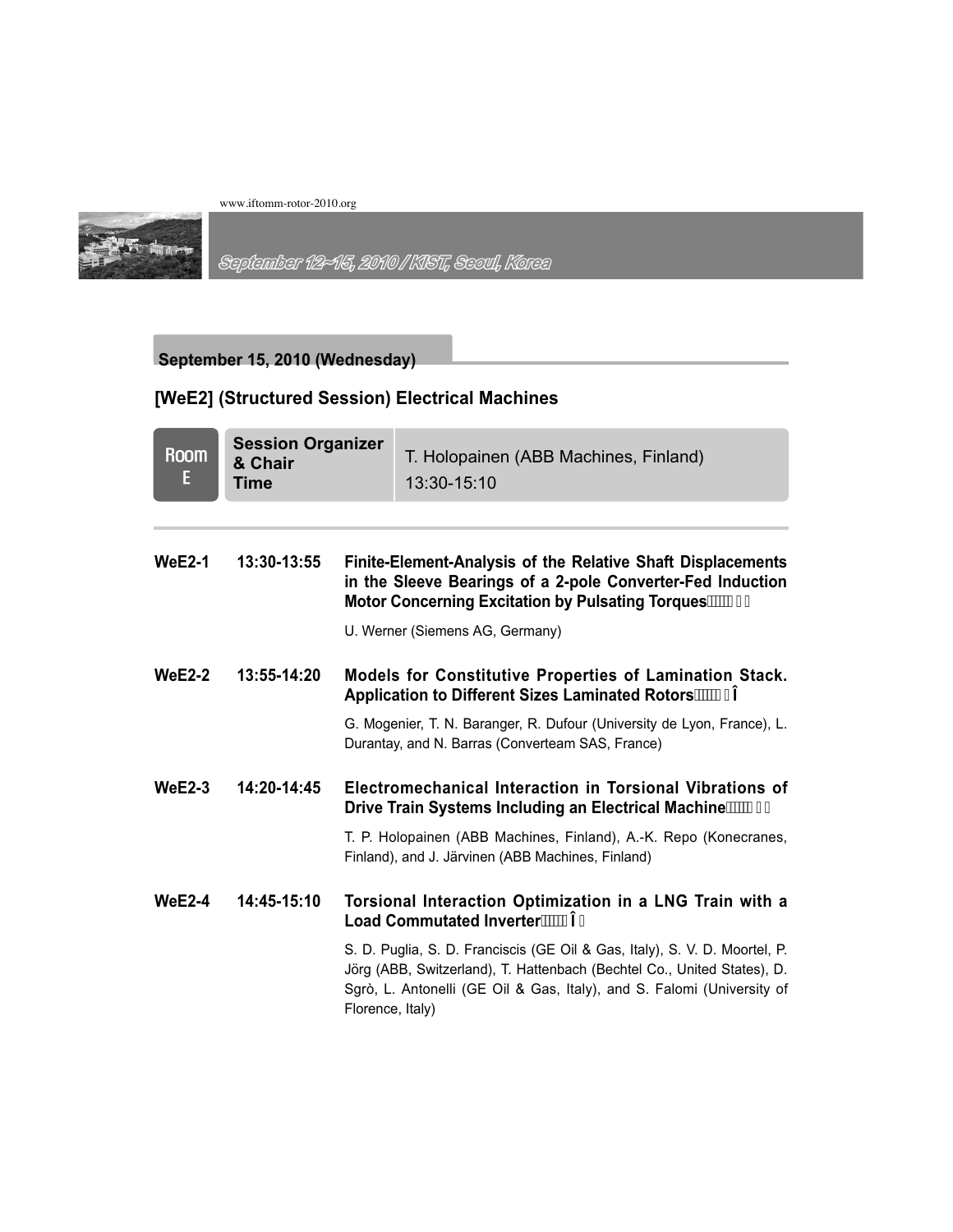

**IFToMM Rotordynamics 2010 The 8th IFToMM International Conference on Rotor Dynamics**

# **September 15, 2010 (Wednesday)**

# **[WeA3] Parametric and Selfexcitation in Rotating Machinery**

| <b>Room</b><br>A | <b>Session Chair</b><br>Time | H.-J. Kim (Doowon Technical University, Korea)<br>15:30-16:45                                                                    |
|------------------|------------------------------|----------------------------------------------------------------------------------------------------------------------------------|
|                  |                              |                                                                                                                                  |
| WeA3-1           | 15:30-15:55                  | Analysis on the Whirl Development of Heavy Duty Gas<br>Turbine Rotor-Bearing System ****** (-                                    |
|                  |                              | Z. Wan, G. Meng, J. P. Jing, and H. Y. Bai (Shanghai Jiao Tong<br>University, China)                                             |
| $WeA3-2$         | 15:55-16:20                  | Equations of Motion and Stability Analysis of a LAVAL-<br>Rotor with Non-circular Shaft Mounted in Anisotropic                   |
|                  |                              | F. E. Boru and H. Irretier (Institute of Mechanics, Germany)                                                                     |
| $WeA3-3$         | 16:20-16:45                  | <b>Shaft Oscillations Under High-Frequency Vibration of</b><br><b>Foundation. Self-Induce Oscillations of Gyroscopic Rotors'</b> |
|                  |                              | L. Y. Banakh and M. F. Zeytman (Mechanical Engineering Research<br>Institute, Russian Federation)                                |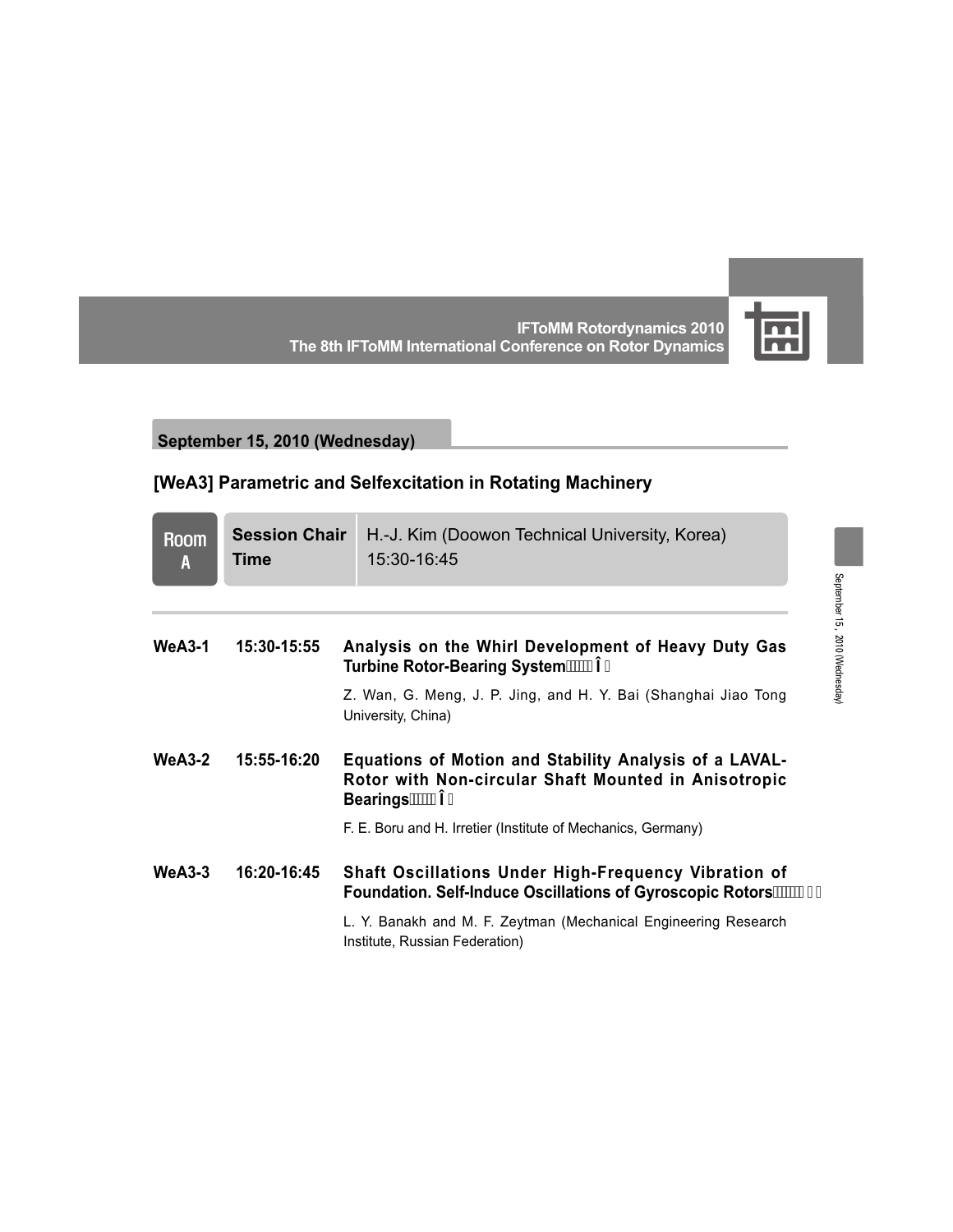

September 12-15, 2010 / KIST, Seoul, Korea

**September 15, 2010 (Wednesday)**

# **[WeB3] Dynamic Analysis and Stability V**

| <b>Room</b><br>B | <b>Session Chair</b><br>Time | R. Dufour (University de Lyon, France),<br>15:30-16:20                                                  |
|------------------|------------------------------|---------------------------------------------------------------------------------------------------------|
|                  |                              |                                                                                                         |
| <b>WeB3-1</b>    | 15:30-15:55                  | Robust Design Optimization of the Vibrating Rotor Shaft<br>System Subjected to Rubbing Constrains ***** |
|                  |                              | R. Stocki, T. Szolc, P. Tauzowski, and J. Knabel (Polish Academy of<br>Sciences, Poland)                |
| $WeB3-2$         | 15:55-16:20                  | Rotordynamics Characteristics and Vibration Reduction of<br>an Industrial Decanter Centrifuge           |
|                  |                              | B. O. Kim and A. S. Lee (Korea Institute of Machinery and Materials,<br>Korea)                          |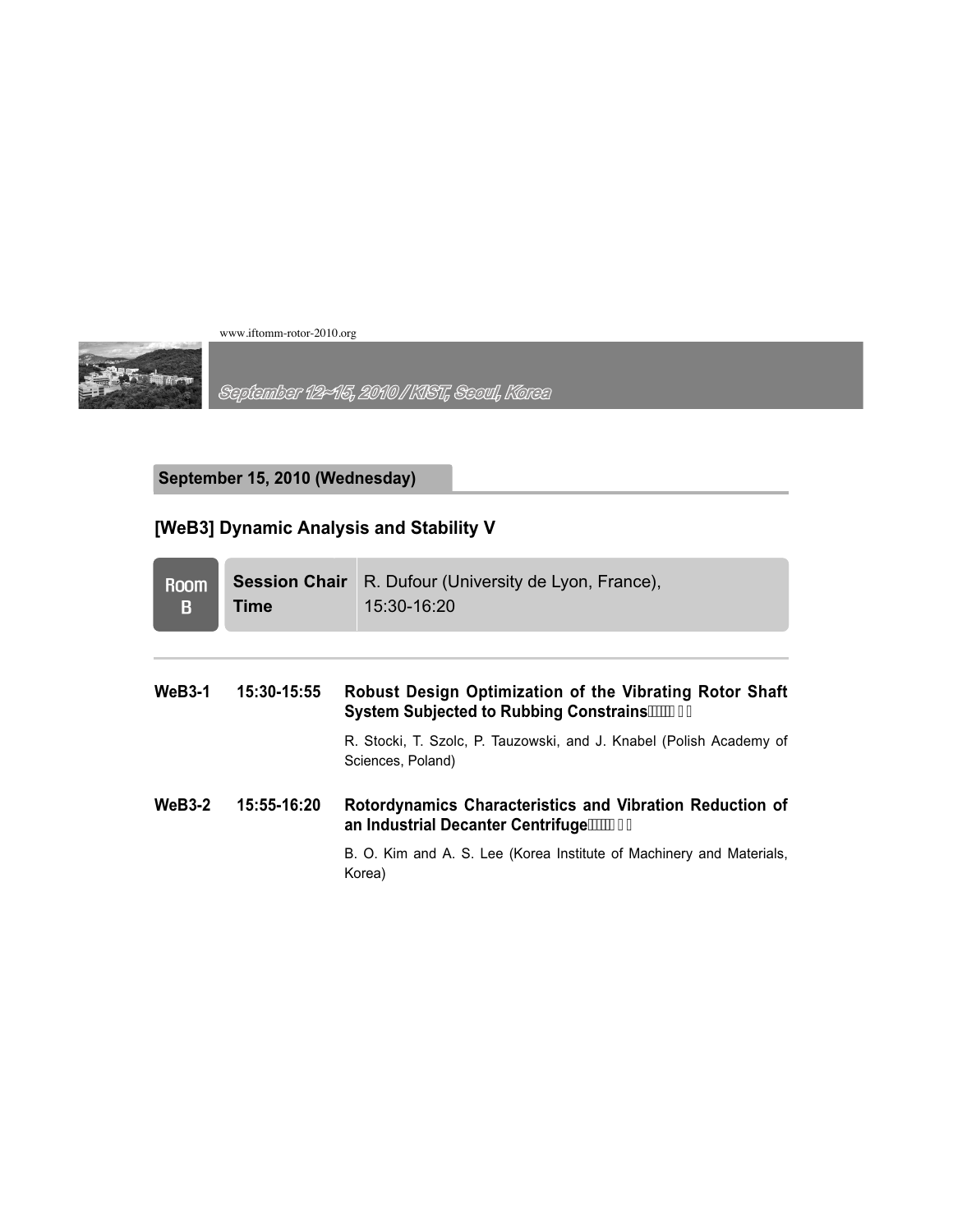

September 15 , 2010 (Wednesday)

September 15, 2010 (Wednesday)

**IFToMM Rotordynamics 2010 The 8th IFToMM International Conference on Rotor Dynamics**

#### **September 15, 2010 (Wednesday)**

# **[WeC3] Bearings and Seals III**

| <b>Room</b><br>C | <b>Session Chair</b><br>Time | J. Schmied (DELTA JS AG, Switzerland)<br>15:30-16:45                                                                                                               |
|------------------|------------------------------|--------------------------------------------------------------------------------------------------------------------------------------------------------------------|
| $WeC3-1$         | 15:30-15:55                  | Theoretical Means of Hierarchical Systems for Design of                                                                                                            |
|                  |                              | K. Miatliuk, Z. Gosiewski, and F. Siemieniako (Bialystok Technical<br>University, Poland)                                                                          |
| $WeC3-2$         | $15:55-16:20$                | A Design Fitting of Journal Bearings to the LPLI Fuel Pump<br>Application                                                                                          |
|                  |                              | A. S. Lee and C. U. Kim (Korea Institute of Machinery and Materials,<br>Korea)                                                                                     |
| $WeC3-3$         | 16:20-16:45                  | Mechanical Damping Measurement of Small Size<br>Hydrodynamic Bearing Rotors without Physical Contact                                                               |
|                  |                              | Y. S. Ihn, J. C. Koo (Sungkyunkwan University, Korea), D. H. Oh<br>(Chungnam National University, Korea), C. S. Kim, and H. Y. Kim<br>(Samsung Electronics, Korea) |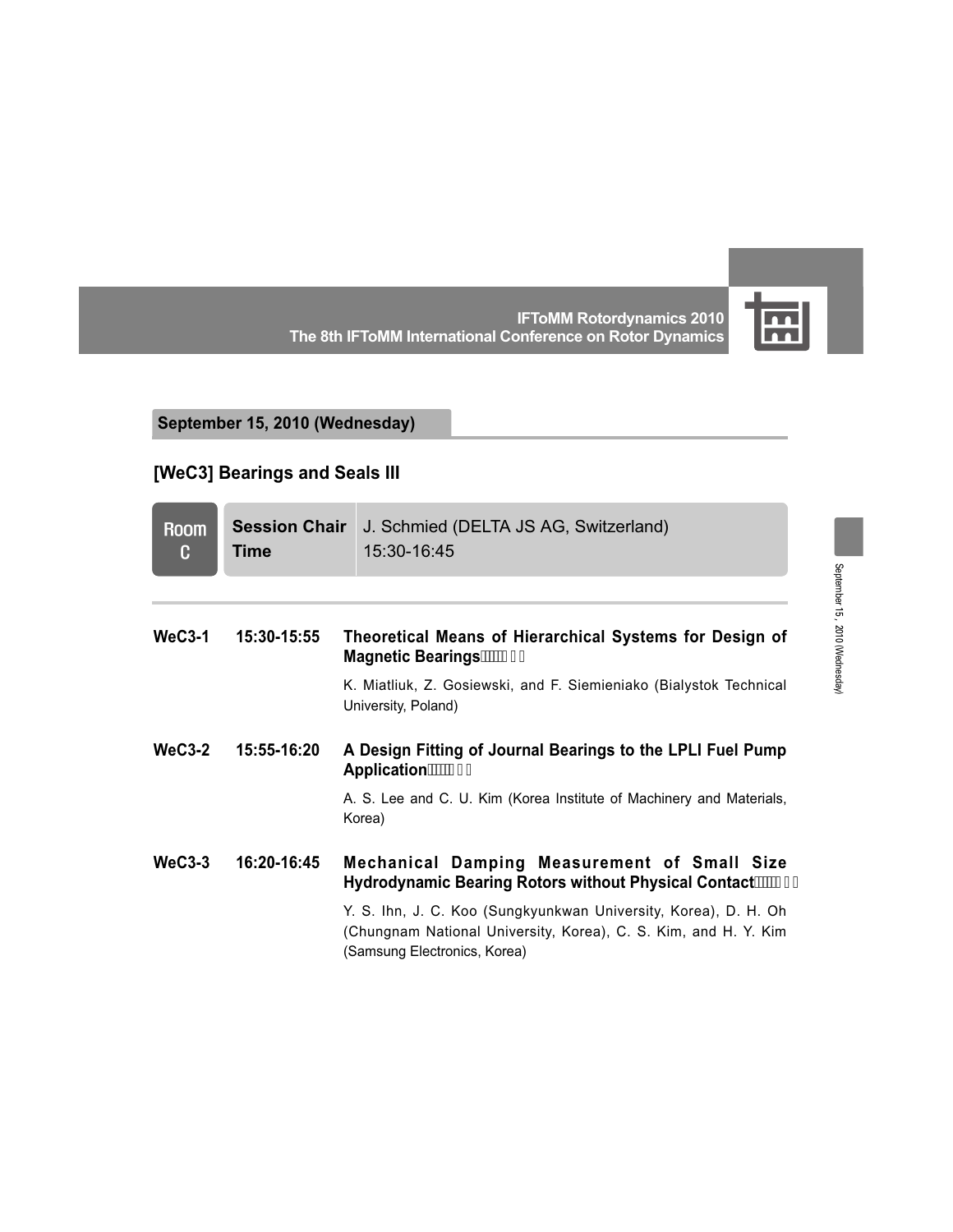

September 12×15, 2010 / KIST, Seoul, Korea

#### **September 15, 2010 (Wednesday)**

#### **[WeD3] (Structured Session) Application of the Rayleigh-Ritz Method in Rotordynamics II**

| <b>Room</b><br>D | <b>Session Organizer</b><br>& Chair<br>Time |                                                                                                 | H. J. Holl (University of Linz, Austria)<br>15:30-16:45                                                                                                                                                     |
|------------------|---------------------------------------------|-------------------------------------------------------------------------------------------------|-------------------------------------------------------------------------------------------------------------------------------------------------------------------------------------------------------------|
| $WeD3-1$         | 15:30-15:55                                 |                                                                                                 | Simulation of Modally Reduced Rotating Systems with<br><b>Equivalent Bearing Forces </b> *                                                                                                                  |
|                  |                                             |                                                                                                 | W. Witteveen (Linz Center of Mechatronic GmbH, Austria) and H. J. Holl<br>(Johannes Kepler University Linz, Austria)                                                                                        |
| $WeD3-2$         | 15:55-16:20                                 | Nonlinear Vibrations of Flexible High-Speed Rotors<br>Supported by Visco-Elastic Bearings  %\$% |                                                                                                                                                                                                             |
|                  |                                             | Germany)                                                                                        | M. Nader (Linz Center of Mechatronics GmbH, Austria), H. Irschik<br>(Johannes Kepler University Linz, Austria), M. Stangl (Linz Center of<br>Mechatronics GmbH, Austria), and H.-G. V. Garssen (Siemens AG, |
| $WeD3-3$         | 16:20-16:45                                 |                                                                                                 | Modeling of the Dynamic Response of a Francis Turbine  "%\$-                                                                                                                                                |
|                  |                                             | Milano, Italy)                                                                                  | P. Pennacchi, S. Chatterton, R. Ricci, and A. Vania (Politecnico di                                                                                                                                         |
|                  |                                             |                                                                                                 |                                                                                                                                                                                                             |